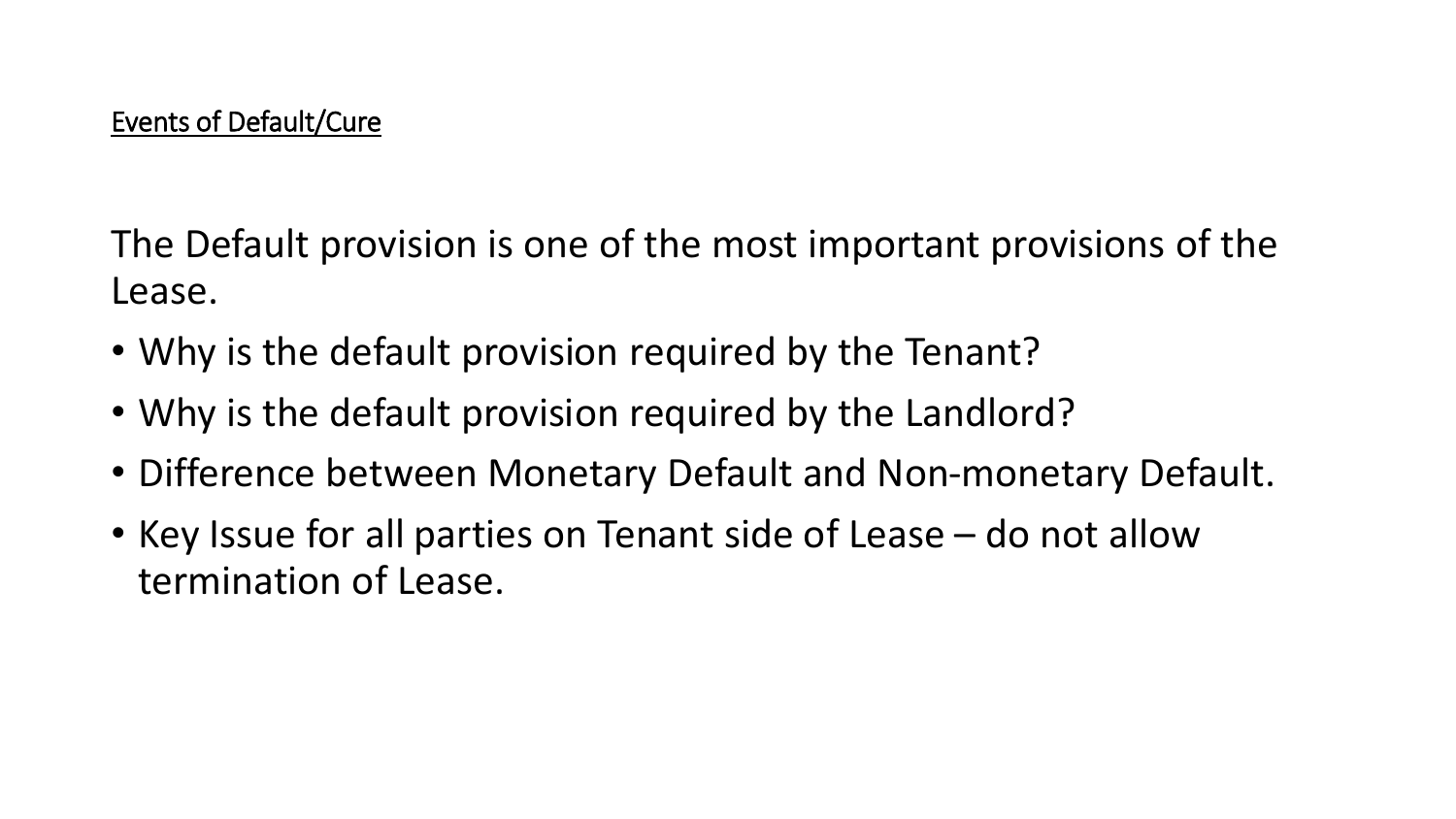## Events of Default/Cure

# *Option A – Preferred (No right of Owner to terminate for Non-monetary default)*

Except as qualified by Section [ ](Covenants for Mortgagee's Benefit), Owner shall have the right to terminate this Lease if (a) **a failure by default in the performance of Tenant's payment obligations under this Lease shall have occurred and remains uncured after all applicable notice and cure periods**, (b) **Owner simultaneously notifies Tenant and all Mortgagees and Assignees in writing of the default**, which notice sets forth in detail the facts pertaining to the default, and (c) the default shall not have been remedied within sixty (60) days after Tenant receives the written notice, or, if such cure cannot, with the exercise of commercially reasonable diligence, be completed within such period of time, Tenant, has not begun to diligently undertake the cure within the relevant time period or to thereafter prosecute the cure to completion. OWNER SHALL HAVE ALL RIGHTS AND REMEDIES AVAILABLE TO OWNER AT LAW AND IN EQUITY (EXCEPT AS LIMITED BY THIS LEASE); **PROVIDED HOWEVER, THAT NOTWITHSTANDING ANY OTHER PROVISION OF THIS LEASE OR ANY RIGHTS OR REMEDIES WHICH OWNER MIGHT OTHERWISE HAVE AT LAW OR IN EQUITY, WITH RESPECT TO ANY NON-MONETARY DEFAULT UNDER THIS LEASE THAT IS NOT REMEDIED WITHIN THE TIME PROVIDED IN THIS LEASE, OWNER SHALL BE LIMITED TO SEEKING DAMAGES OR SPECIFIC PERFORMANCE; AND OWNER SHALL NOT (AND OWNER WAIVES THE RIGHT TO) COMMENCE ANY ACTION OR PROCEEDING IN WHICH TERMINATION, CANCELLATION, RESCISSION OR REFORMATION OF THIS LEASE IS SOUGHT AS A REMEDY DUE TO A NON-MONETARY DEFAULT**.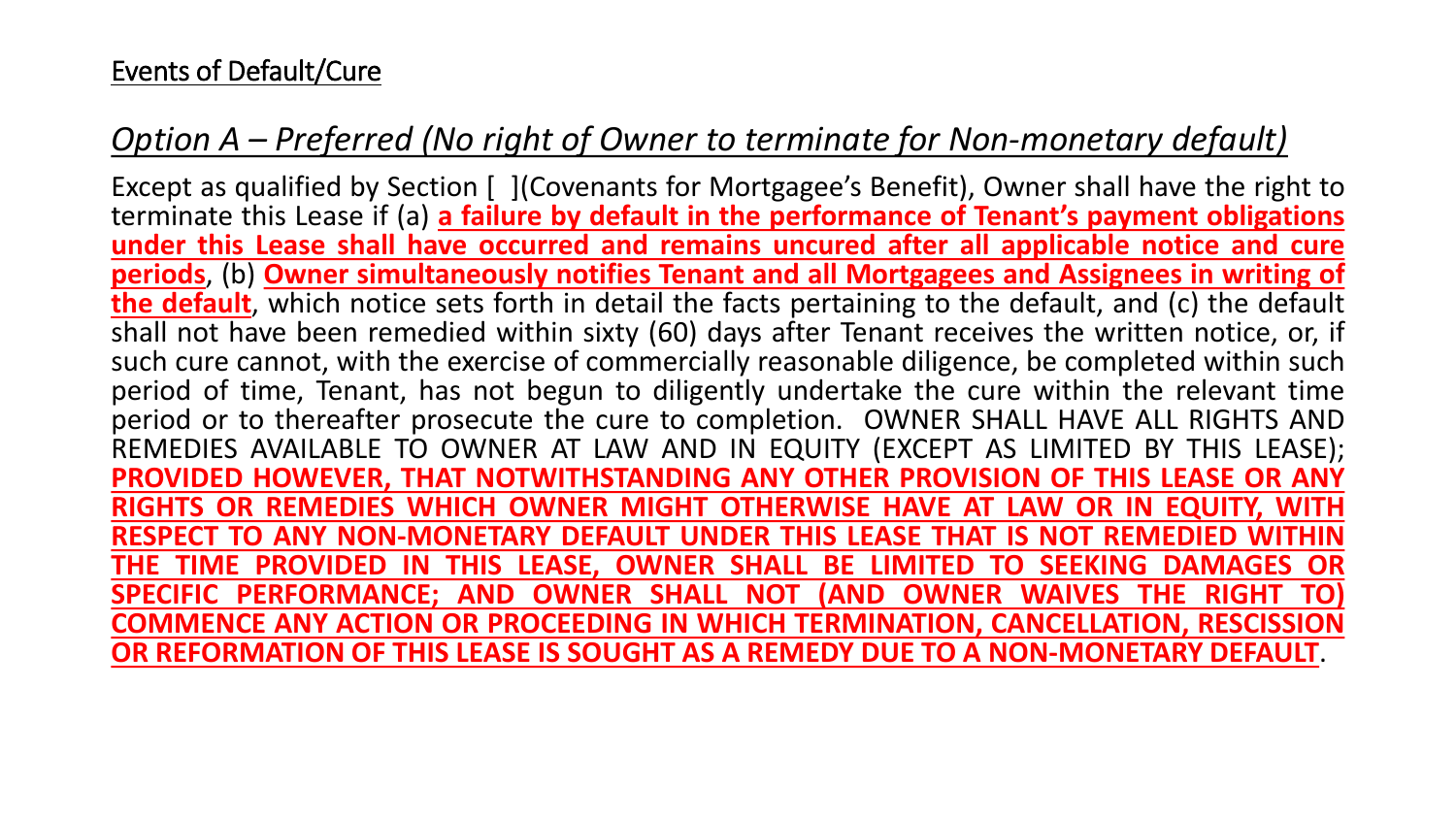## *Option B – Acceptable (Good option if Owner insists on right to terminate for Nonmonetary default)*

Owner's Remedies. If Lessee is in default and fails to cure the default as required and within the timeframe stated in this Lease, Owner shall have the right and option to do any or all of the following:

(a) If a monetary default occurs, then notwithstanding anything to the contrary contained in this Lease, Owner may terminate this Lease while such monetary default is still continuing if both of the following occur:

(i) **Lessee fails to cure the monetary default within thirty (30) days after receipt of written notice from Owner advising Lessee of Owner's intent to terminate this Lease**, and

(ii) **all Mortgagees fail to cure the monetary default within the additional time period permitted them under the terms of this Lease**.

(b) Notwithstanding any other provision of this Lease or any rights or remedies which Owner might otherwise have at law or in equity, during the Term, Owner shall not (and hereby waives the right to) commence any action or proceeding in which termination, cancellation, rescission or reformation of this Lease is sought as a remedy (except as set forth in subsection (a) above), and Owner shall be limited to seeking damages in the event of any failure by Lessee to perform its obligations hereunder; **provided, however, that if Lessee fails to** pay to Owner, within thirty (30) days after the date such award becomes final, any damages awarded Owner by a court of last resort with jurisdiction, then Owner may, subject to Mortgagee's rights to limited additional time to cure set forth in Section [], terminate this Lease and require a full release of all rights granted under **this Lease to be executed by Lessee**.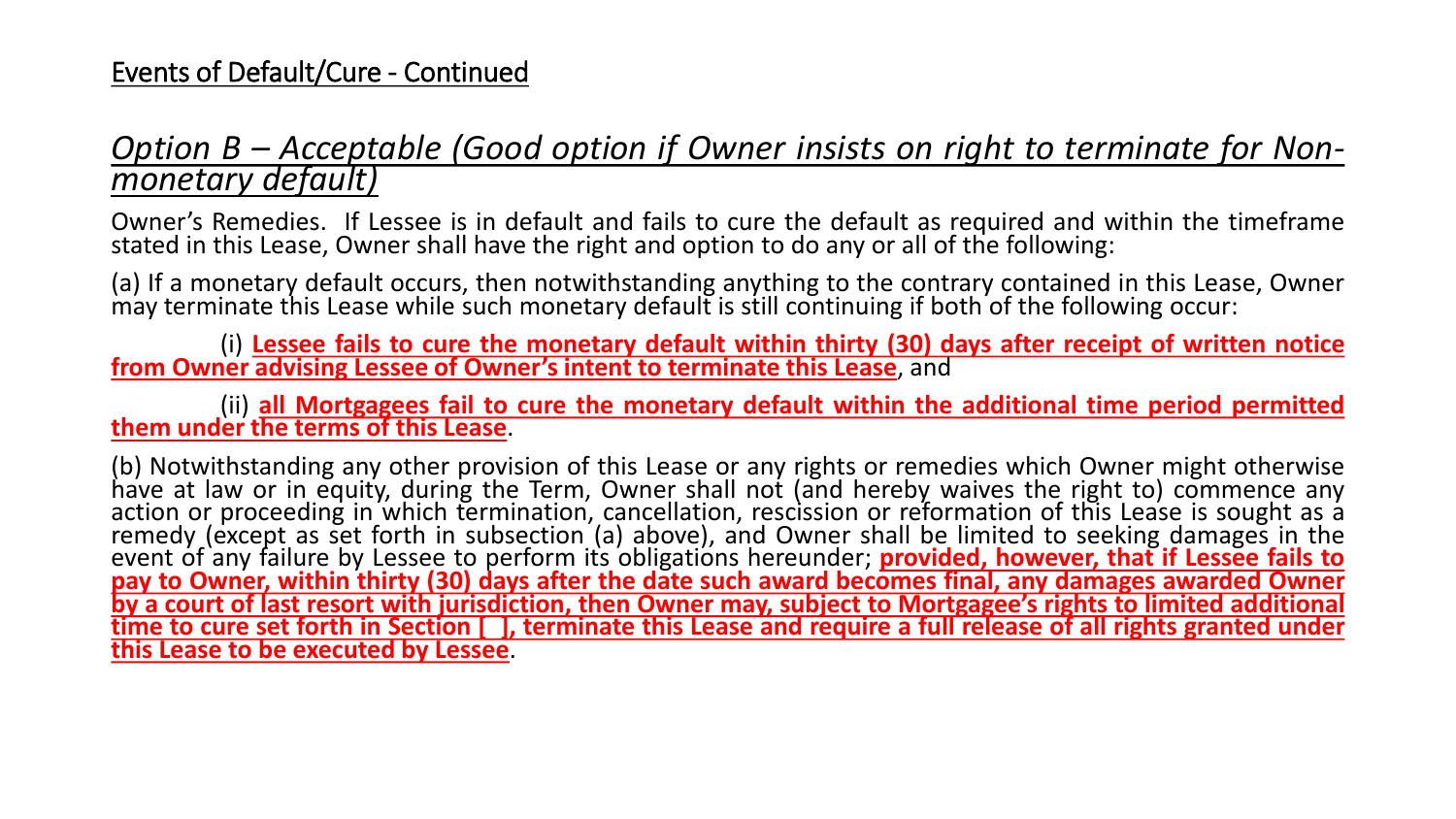# *Option C – Last Resort*

Defaults. Each of the following events shall constitute an event of default ("Event of Default") by a Party and, subject to Section [ ](Covenants for Mortgagee's Benefit), shall permit the non-defaulting Party to terminate this Lease and/or pursue all other appropriate remedies available at law or equity:

(a) The failure or omission by either Party to pay amounts required to be paid hereunder when due, and such failure or omission has continued for thirty (30) days after written notice from the other Party (a "Monetary Default"); or

(b) The failure or omission by either Party to observe, keep or perform any other material term, Lease or condition set forth in this Lease, **and such failure or omission has continued for sixty (60) days (or such longer period of time as may reasonably be required to cure such failure or omission, if such failure or omission cannot reasonably be cured with a sixty (60) day period, so long as such party is diligently pursuing such cure) after written notice from the other Party ("Non-monetary Default")**. In any event, if the default is not cured within one hundred eighty (180) days (regardless as to whether the defaulting party is diligently pursuing a cure), the non-defaulting Party shall have the right to terminate this Lease.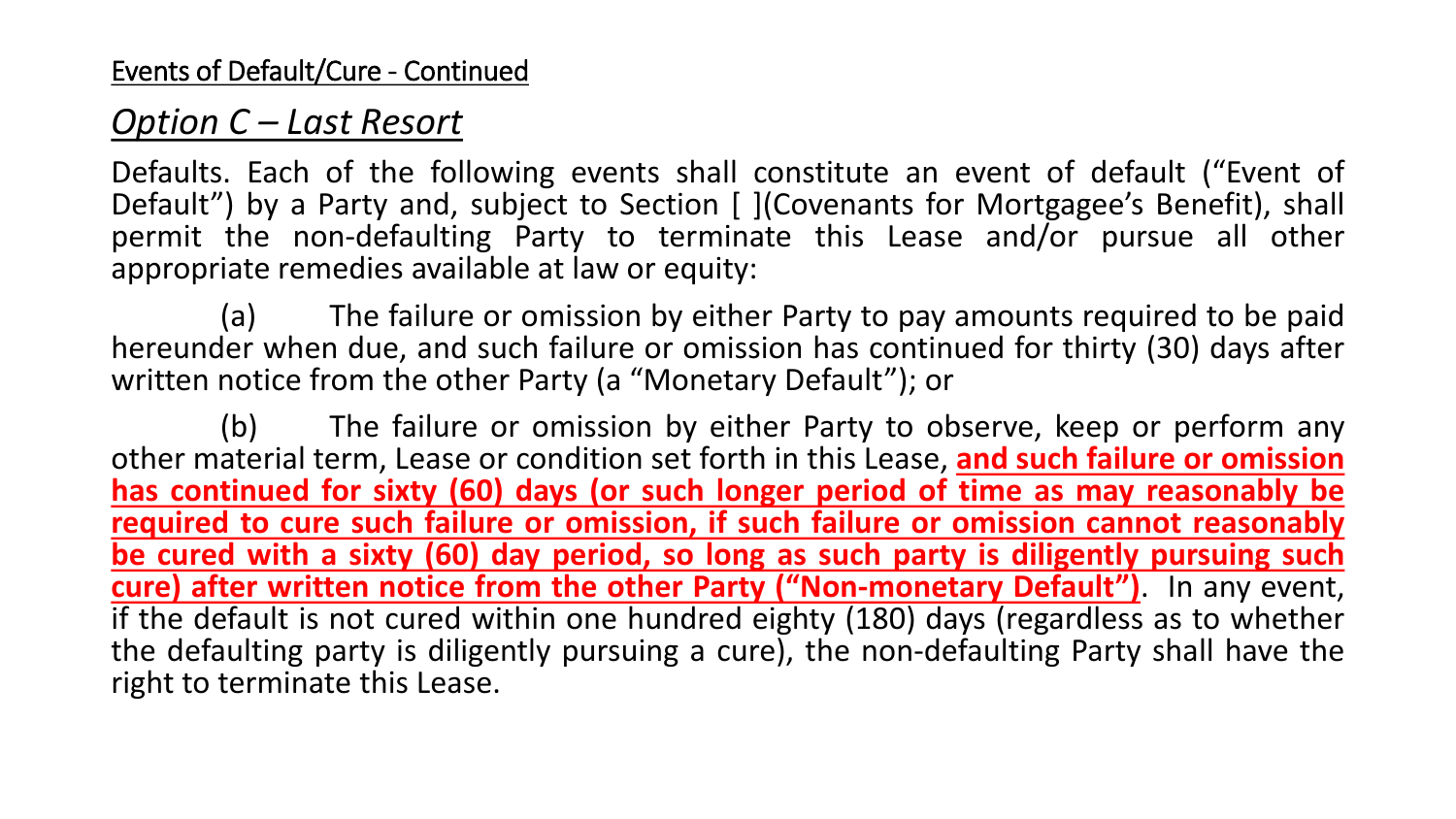## Events of Default/Cure

- Landlord objections
- Tenant responses
- Minimum requirements:
- 1. Notice and opportunity to cure for Tenant; and
- 2. Notice and opportunity to cure for Lender before Lease can be terminated.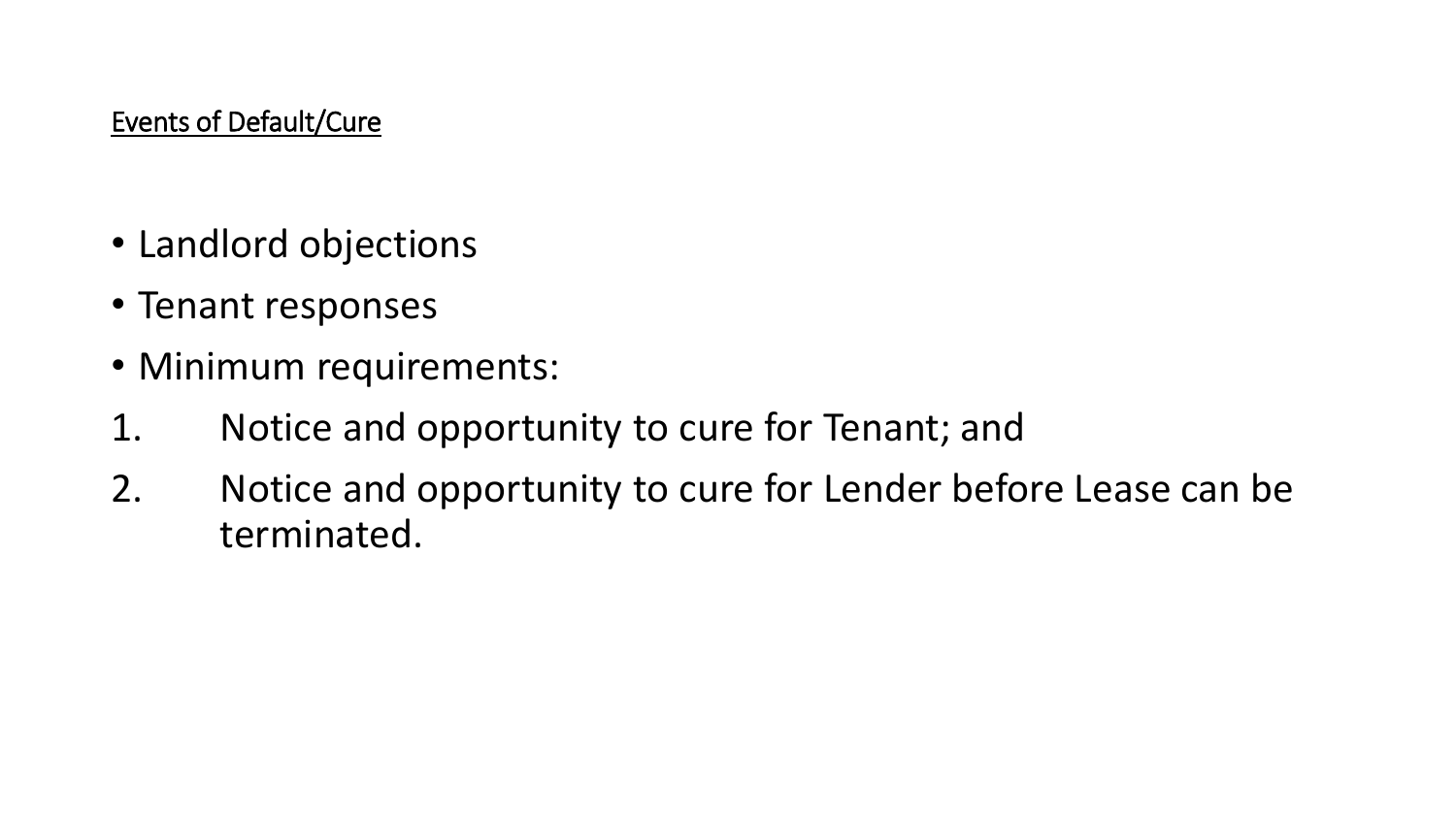Assignment/Division of Lease

Purpose of provision:

- Developer Identity will change.
- Many renewable energy projects are built in phases.
- Developers may need to grant rights to third parties through subleases or subeasements.
- Obtaining owner consent can delay project.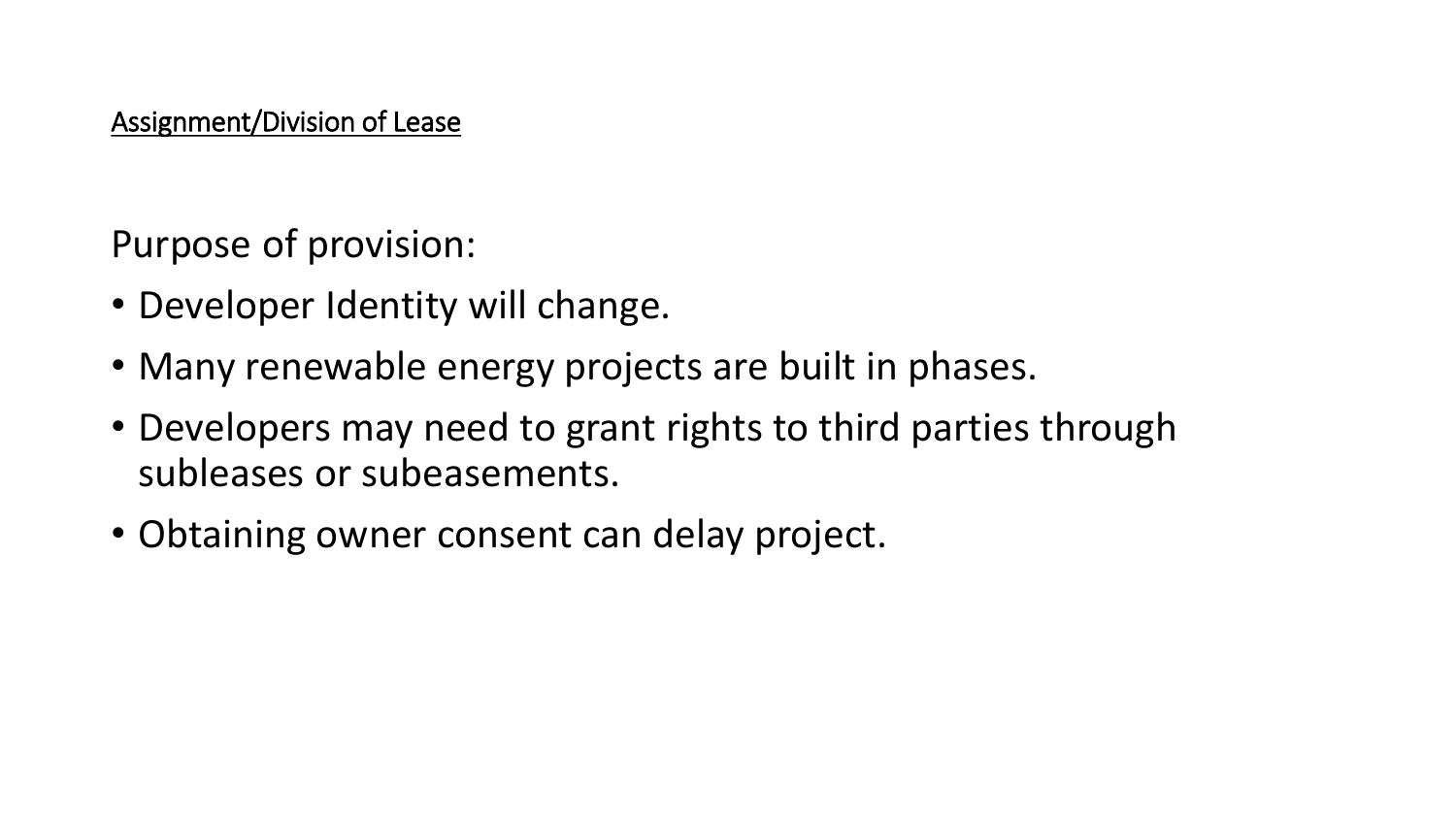## Assignment/Division of Lease

1. Assignment by Tenant. Owner hereby consents and grants to Tenant the right, on an exclusive or non-exclusive basis, to grant, sell, lease, convey or assign **all or a portion of Tenant's interest in the Lease or the Project Facilities** or to grant co-leases (including, without limitation, co-tenancy interests), separate leases, subleases, easements, sub-easements, licenses or similar rights to all or a portion of Tenant's interest in the Lease or the Project Facilities (collectively "Assignment") to one or more persons or entities (collectively "Assignee"). **No Owner consent shall be required for any change in ownership of Tenant. Owner further hereby consents and grants to Tenant the right, on an exclusive or non-exclusive basis, to encumber, hypothecate, mortgage or pledge** (including by mortgage, deed of trust or personal property security instrument) all or any portion of Tenant's right, title or interest under this Lease and/or in any Project Facilities to any Mortgagee as security for the repayment of any indebtedness and/or the performance of any Mortgage. **If any additional consent is needed, Owner shall not unreasonably withhold, condition, or delay its consent to any assignment that is not allowed by the preceding portions of this Section 1**. All Assignees will be subject to all of the obligations, covenants and conditions applicable to the Tenant under this Lease. **Upon** Tenant's assignment of its entire interest under this Lease as to all or any portion of the Property, or as may **otherwise be provided in the applicable grant, sale, lease, conveyance or assignment document, Owner shall recognize the Assignee as Tenant's proper successor, the Assignee shall have all of the assigned rights,** benefits and obligations of Tenant under and pursuant to this Lease, and Tenant shall be relieved of all of its obligations relating to the assigned interests under this Lease that relate to acts or omissions which occur or **accrue following the effective date of such grant, sale, lease, conveyance or assignment. Owner shall notify** Tenant in writing of any sale, assignment or transfer of any of Owner's interest in the Property, or any part **thereof. Until Tenant receives such notice, Tenant shall have no duty to any successor Owner, and Tenant** shall not be in default under this Lease if it continues to make all payments to the original Owner before **Tenant receives such notice of sale, assignment or transfer**.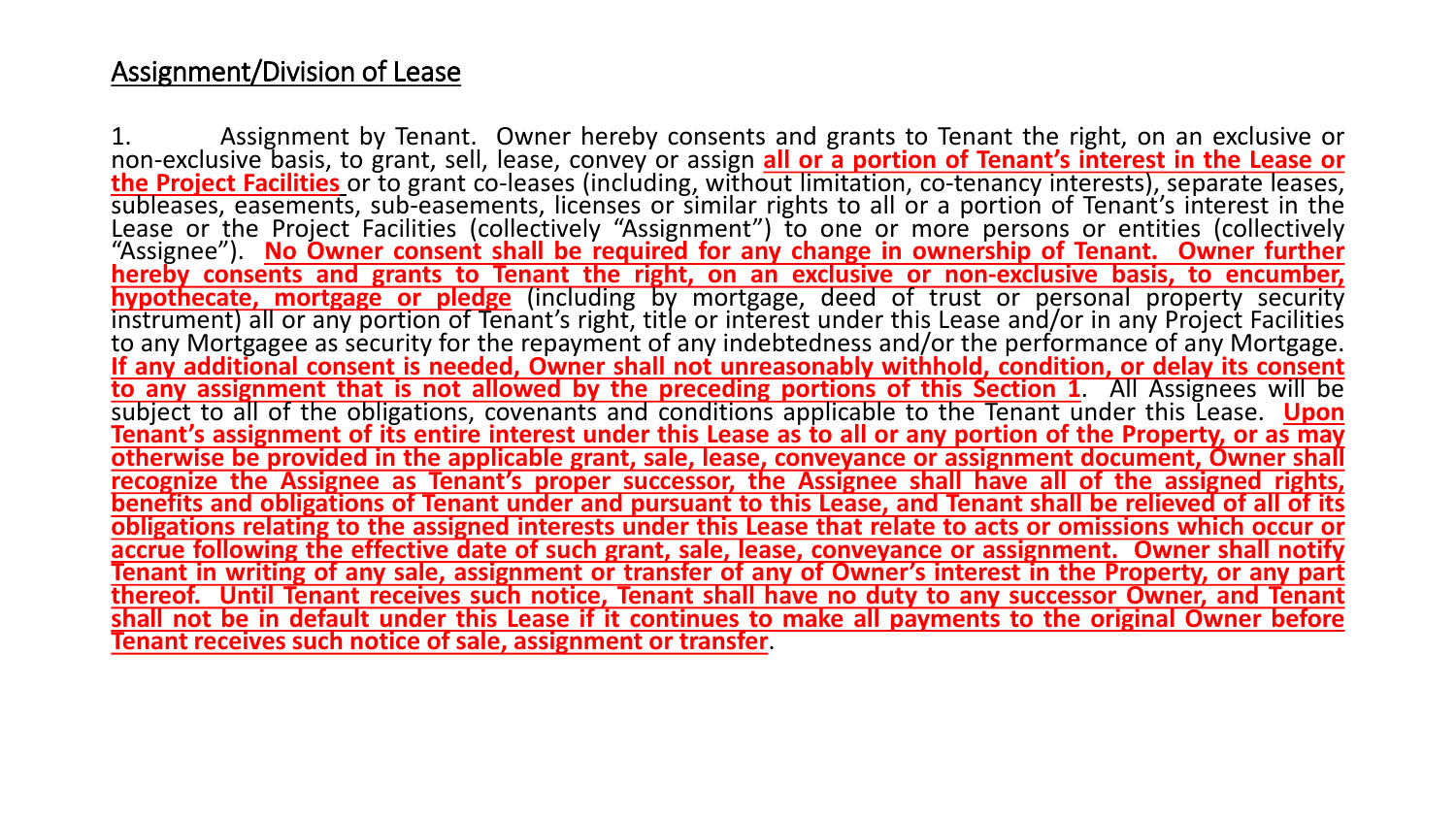2. Notice to Owner. Following an assignment or the granting of a Mortgage as contemplated by Section 1, Tenant or the Mortgagee will give notice of the same (including the address of the Mortgagee for notice purposes) to Owner; **provided, however, that the failure to give such notice shall not constitute a default but rather shall only have the effect of not binding Owner hereunder with respect to such Mortgagee until such notice is given**.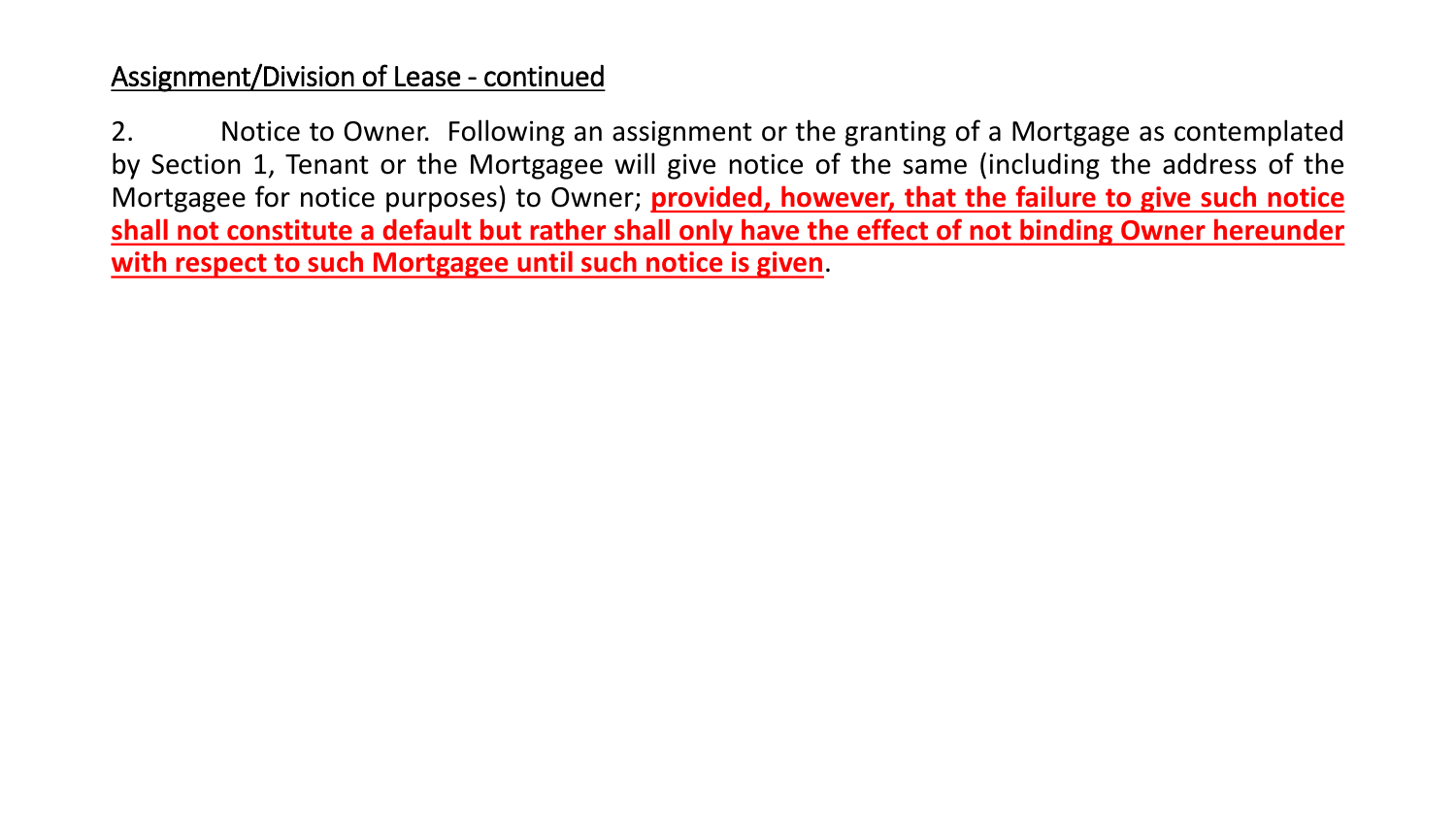3. Cure. Each Assignee that holds a partial interest in, or a sublease under this Lease, shall have the same amount of time following delivery of written notice of such default, to cure said default as is given to Tenant pursuant to this Lease. If Tenant or an Assignee holds an interest in less than all of this Lease, the Property or the Project Facilities, any default under this Lease shall be deemed remedied, as to Tenant's or such Assignee's partial interest only (and Owner shall not disturb such partial interest), if Tenant or Assignee, as the case may be, shall have cured its pro rata portion of the default by paying the fees attributable to the Lease, the Property or Project Facilities in which Tenant or the Assignee, as the case may be, holds an interest.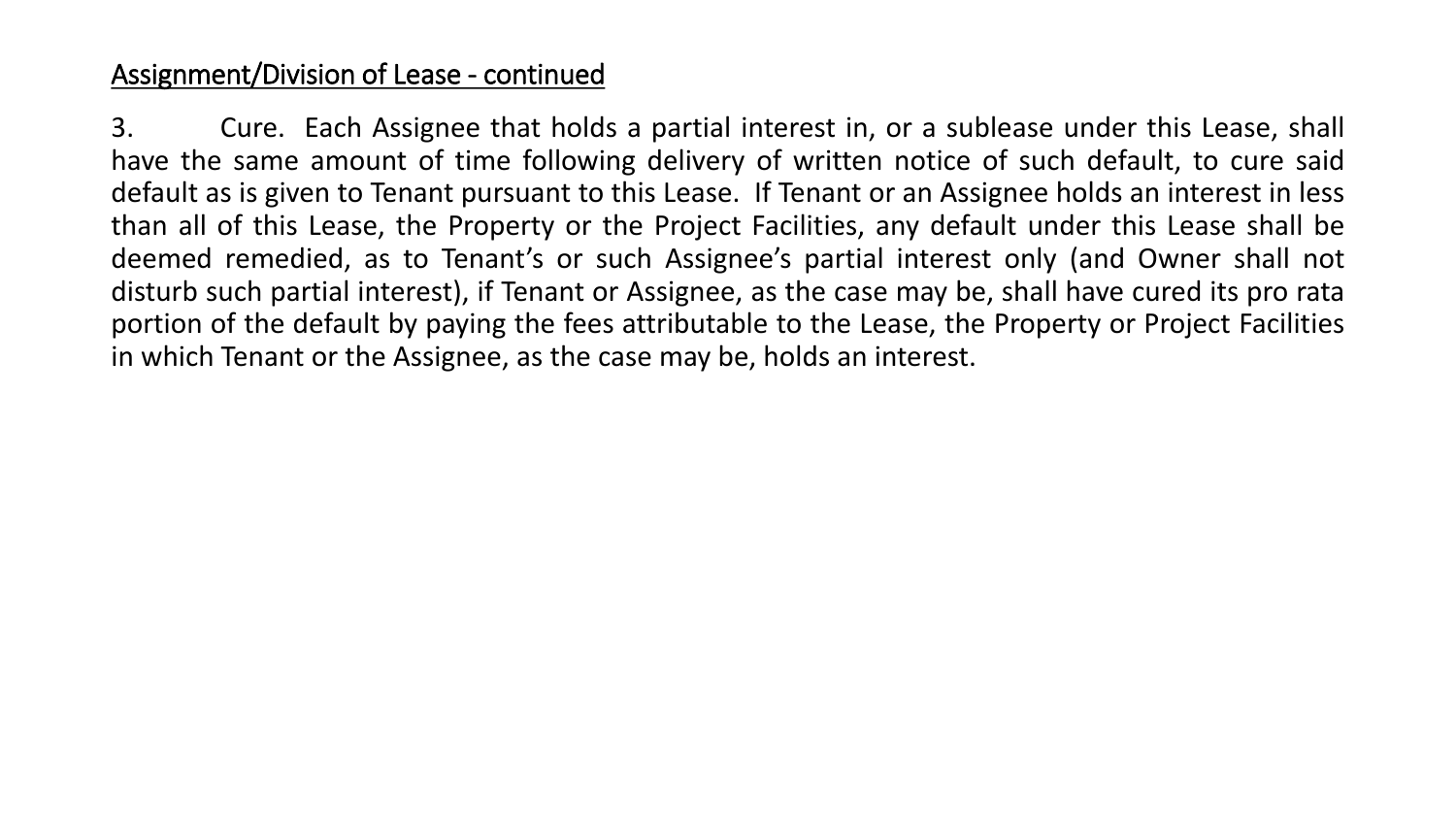4. Division into Separate Leases. **Tenant may divide the Property into two (2) or more separate solar energy projects or phases of development if such division becomes necessary to further the development of the Project Facilities**. If Tenant elects to divide the Property into two (2) or more solar energy projects or phases of development, then Owner shall, within twenty (20) days after written request from Tenant, and without demanding any additional consideration, bifurcate this Lease by entering into and delivering to Tenant new stand-alone Leases (as many as are necessary for each division) (which shall supersede and replace this Lease) that provide Tenant with separate leasehold estates in different portions of the Property, as designated by Tenant. Each of such new Leases shall: (i) specify the portion(s) of the Property to be covered thereby (and the term "Property", as used therein, shall refer only to such portion(s)), (ii) contain the same terms and conditions as this Lease (except for any requirements that have been fulfilled by Tenant, any Assignee, or any other person or entity prior to the execution of such new Leases, and except for any modifications that may be required to ensure that Tenant's and Owner's respective combined obligations under such new leases do not exceed their respective obligations under this Lease) and be in a form reasonably acceptable to Tenant and Owner; (iii) be for a term equal to the thenremaining term of this Lease; (iv) contain a grant of access, transmission, communications, utility and other easements for the benefit of the bifurcated leasehold estates, covering such portion or portions of the Property as Tenant may designate (but only to the extent permitted in this Lease); (v) require payment to Owner of only an acreage-proportionate part of the amounts hereof; and (vi)  $\mathsf{to}$  the extent permitted by law, enjoy the same priority as this Lease over any lien, encumbrance or other interest against the Property.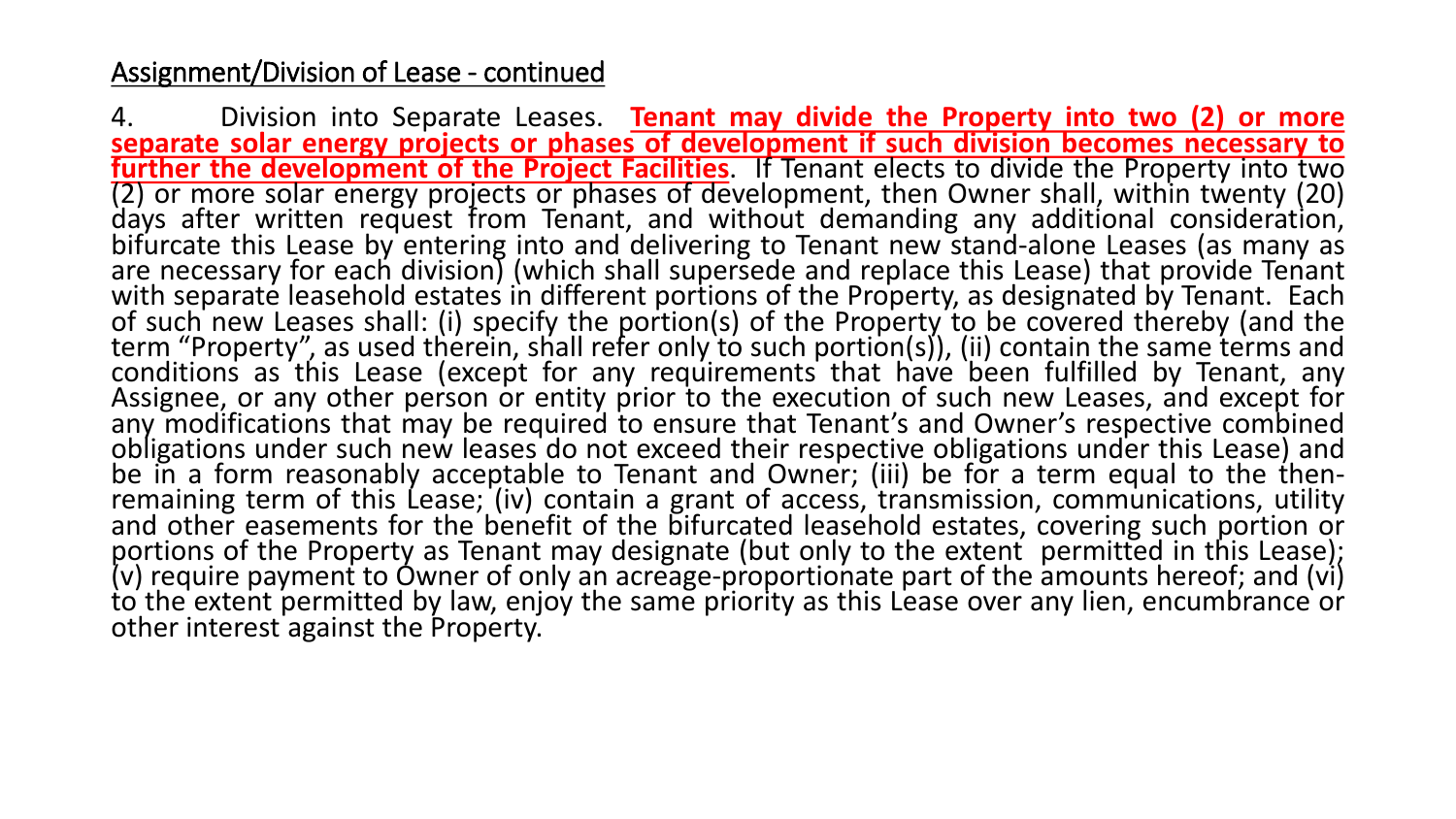- Landlord Objections
- Tenant Responses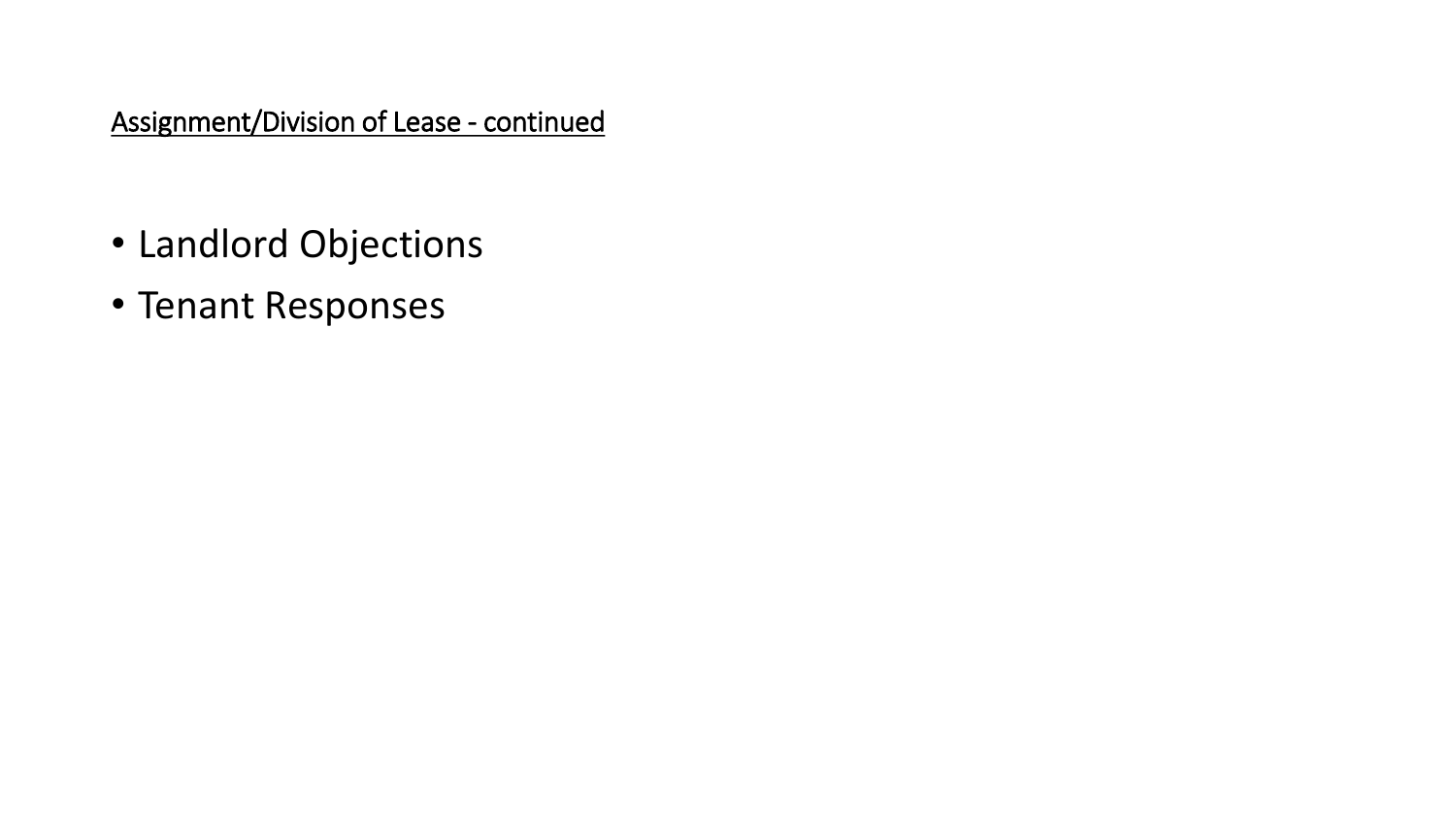#### *Alternate Provision*

Assignment by Tenant. Tenant shall not have the right to assign or sublet any of its rights, duties or obligations under this Lease (an "Assignment") to one or more persons or entities (each, an "Assignee") **without the prior written consent of Owner, which shall not be unreasonably withheld, delayed or conditioned**. Tenant shall deliver notice to Owner of a proposed assignment at least forty-five (45) days prior to the desired effective date of the assignment. **Notwithstanding the foregoing, Tenant may, without securing Owner's consent, assign any of its rights, duties or obligations under this Lease (a) to an Affiliate of Tenant, (b) to a Mortgagee**, or (c) **to an Assignee if the Assignee, or an Affiliate of the Assignee (or a guarantor of the Assignee's obligations) (1) has a net worth on the date of Assignment equal to or greater than \$10 million, as evidenced by a letter from an officer of Assignee certifying to such net worth, which letter shall be delivered to Owner concurrently with the required notice of the desired assignment, (2) has at least two (2) years' experience in developing, operating and/or maintaining solar projects similar in size and scope to the Project (or has contracted with an entity with at least two (2) years' experience in developing, operating and/or maintaining solar projects similar in size and scope to the Project)**, and (3) agrees in writing or otherwise is bound by the terms and conditions of this Lease (a "Permitted Assignee").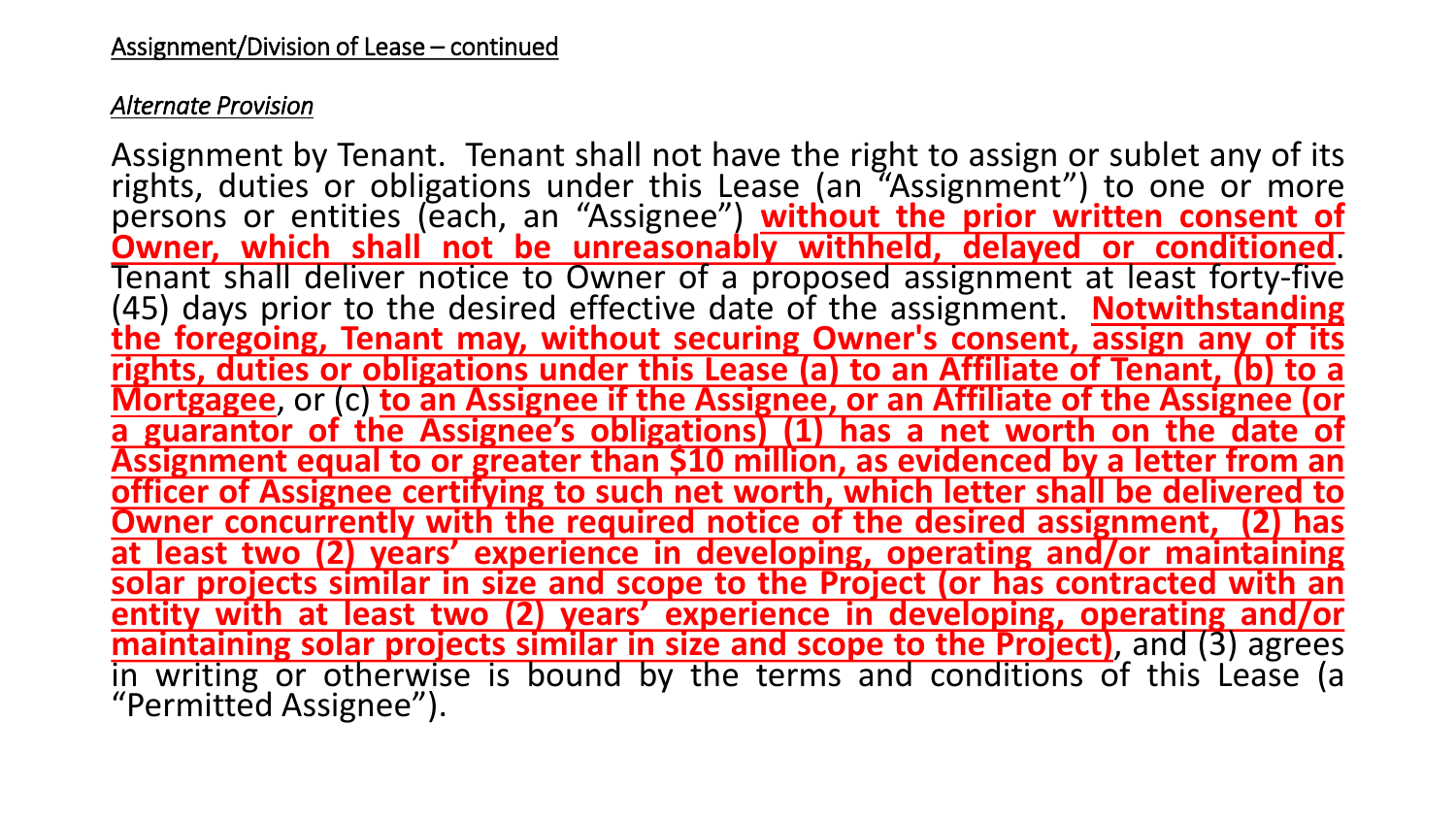## *"Affiliate" defined*

Transfers to Affiliates should be allowed.

"Affiliate" for purposes of this Lease means any person or entity which directly or indirectly controls, or is under common control with, or is controlled by, Tenant or Owner (as applicable). As used in this definition, "control" (including, "controlled by" and "under common control with") means possession, directly or indirectly, of power to direct or cause the direction of management or policies (whether through ownership of securities or other ownership interests, by contract or otherwise); any person or entity which owns directly or indirectly ten percent (10%) or more of the securities having ordinary voting power for the election of directors or other governing body of an entity will be deemed to control such entity.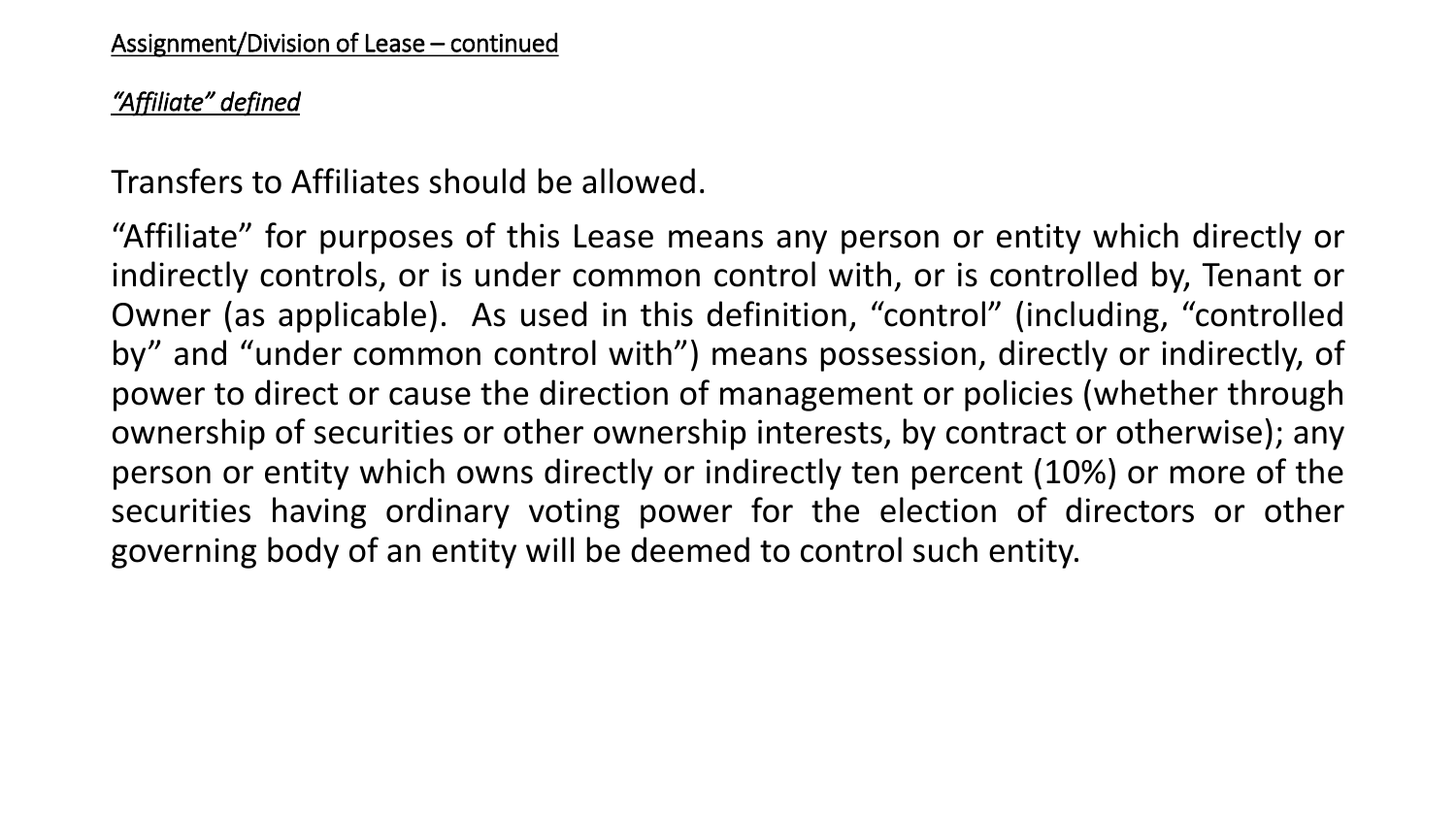Most significant provision for Lenders

- Project cannot obtaining financing without sufficient Lender protections.
- Key Lender concerns:
- 1. Lenders do not want to lose rights in the collateral in event of Tenant default.
- 2. Lenders want to be able to enforce Lease following foreclosure.
- 3. Lenders want to be free to sell project following foreclosure.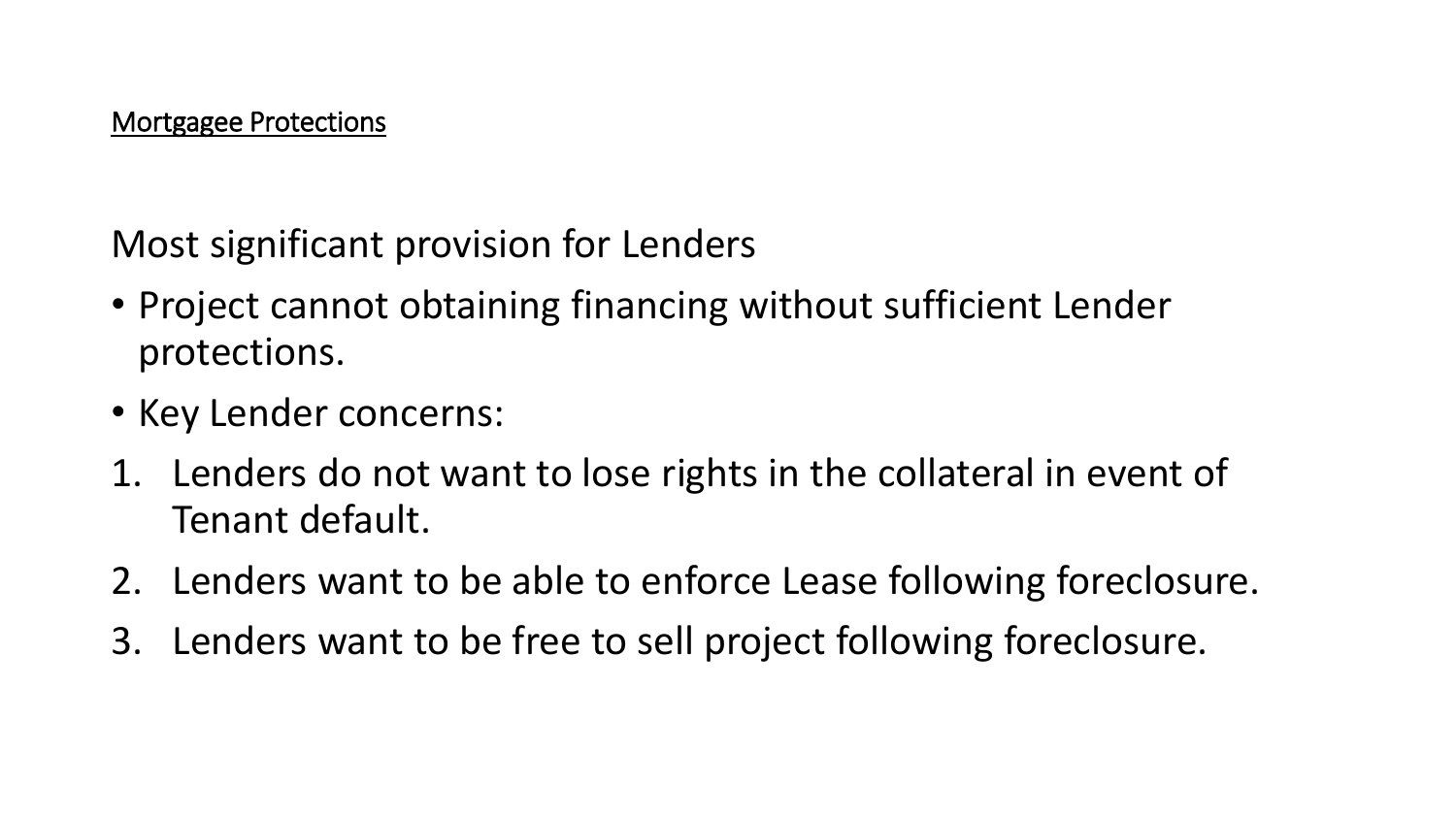## Mortgagee Protections

Section 12.

Mortgagee Protection. Any Mortgagee of the Property, or any portion of the Property, shall, for so long as its Mortgage is in existence and until the lien thereof has been extinguished, be entitled to the following protections, upon delivery to Owner of notice of its name and address:

12.1 Mortgagee's Right to Possession, Right to Acquire and Right to Assign. A Mortgagee shall have the absolute right: (a) **to assign its security interest**; (b) **to enforce its lien and acquire title to the leasehold estate by any lawful means**; (c) **to take possession of and operate the Property or any portion thereof and to perform all obligations to be performed by Lessee or Assignee under this Lease, or to cause a receiver to be appointed to do so**; and (d) **to acquire the leasehold estate by foreclosure or by an assignment in lieu of foreclosure and thereafter to assign or transfer the leasehold estate to a third party**. Owner's consent shall not be required for (a) the pledge, mortgage or hypothecation of Lessee's rights in the Lease, the Project Facilities, or Lessee or (b) the acquisition of Lessee's or Assignee's leasehold estate by a third party who acquires the same by foreclosure or assignment in lieu of foreclosure. As used in this Lease, (i) the term "Mortgagee" means any financial institution or other person or entity that from time to time provides secured financing for or otherwise encumbers some or all of Lessee's or an Assignee's interest in the Lease or Project Facilities, collectively with any security or collateral agent, indenture trustee, loan trustee or participating or syndicated lender involved in whole or in part in such financing, and their respective representatives, successors and assigns, (ii) the term "Mortgage" refers to the mortgage, deed of trust or other security interest in this Lease and/or the Project Facilities given to a Mortgagee in connection with such financing and (iii) the term "Mortgaged Interest" refers to the interest in this Lease and/or the Project Facilities, that is held by the Mortgagee.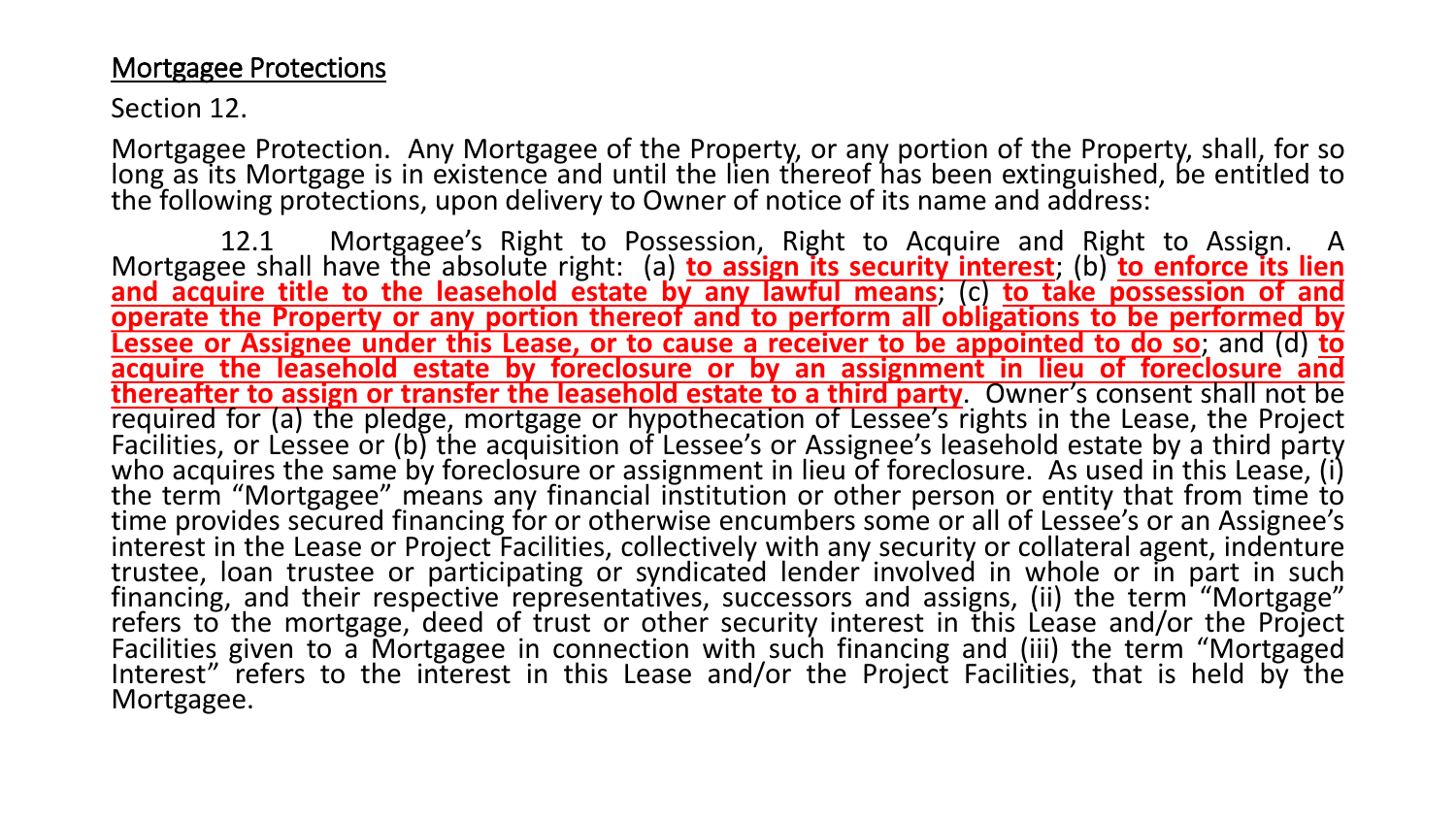12.2 Notice of Default: Opportunity to Cure. **As a precondition to exercising any rights or** remedies as a result of any alleged default by Lessee or Assignee, Owner shall give written notice of the **default to each Mortgagee concurrently with delivery of such notice to Lessee or Assignee, as applicable, specifying in detail the alleged event of default**; provided however that such Mortgagee shall have provided Owner with its current address. In the event the Owner gives such a written notice of default, the following provisions shall apply:

12.2.1 A "Monetary Default" means failure to pay when due any rent or other monetary obligation of Lessee or Assignee to Owner under this Lease; any other event of default is a "Non-Monetary Default."

12.2.2 **The Mortgagee shall have the same period after receipt of notice of default to** remedy the default, or cause the same to be remedied, as is given to Lessee or Assignee, plus, in each **instance, the following additional time periods**: (i) sixty (60) days after receipt of the notice of default in the event of any Monetary Default; and (ii) ninety (90) days after receipt of the notice of default in the event of any non-monetary default, provided that such period shall be extended for the time reasonably required to complete such cure, **including the time required for the Mortgagee to perfect its right to cure such nonmonetary default by obtaining possession of the Property (including possession by a receiver) or by instituting foreclosure proceedings, provided the Mortgagee acts with reasonable and continuous diligence.** The Mortgagee shall have the absolute right to substitute itself for Lessee or any Assignee and perform the **duties of Lessee or any Assignee under this Lease for purposes of curing such defaults. Owner expressly consents to such substitution, agrees to accept such performance, and authorizes the Mortgagee (or its employees, agents, representatives or contractors) to enter upon the Property to complete such performance with all the rights, privileges and obligations of the Lessee or any Assignee**. Owner shall not terminate this Lease prior to expiration of the cure periods available to a Mortgagee as set forth above.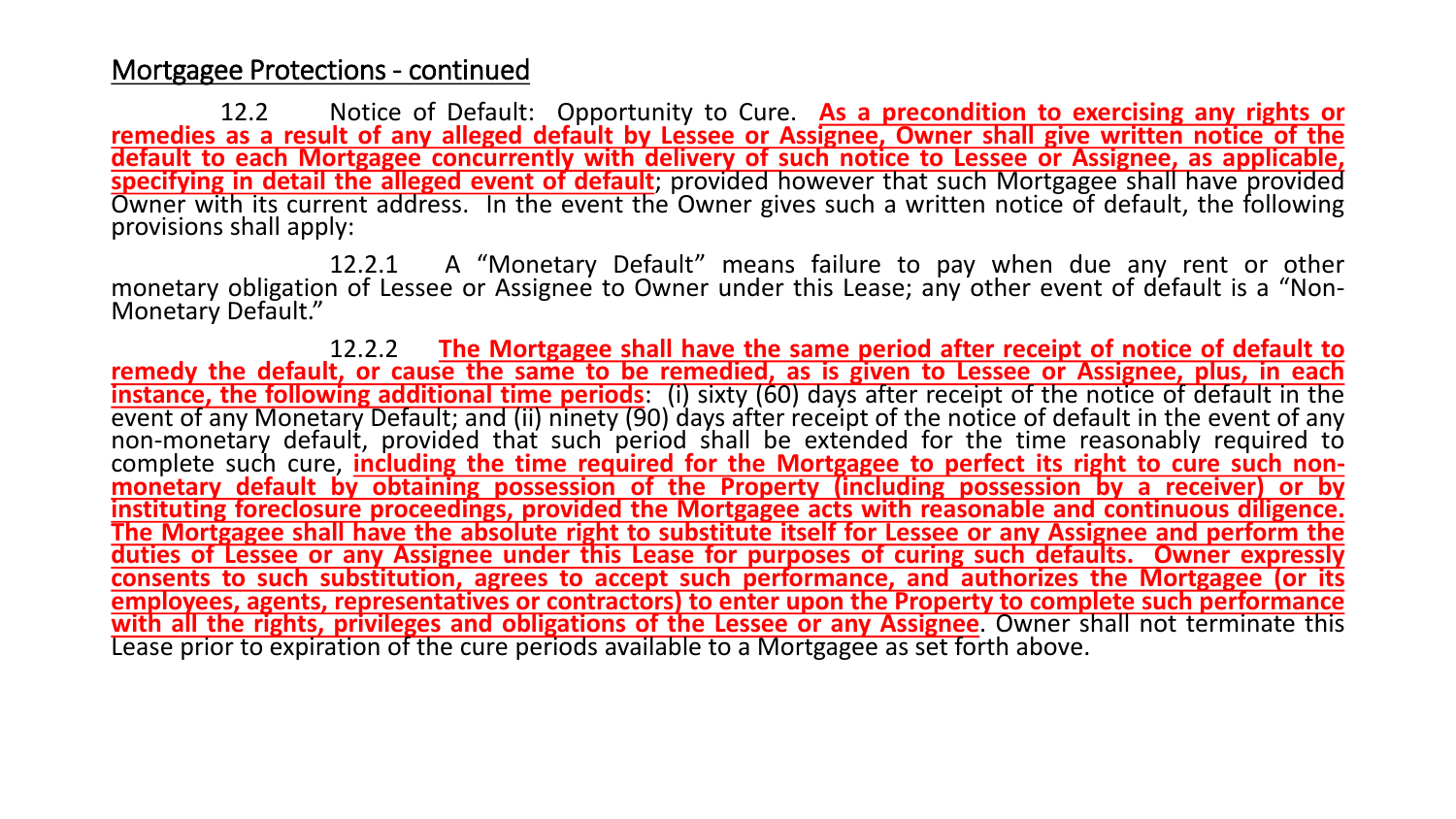12.2.3 **During any period of possession of the Mortgaged Interest by a Mortgagee (or a receiver requested by such Mortgagee) and/or during the pendency of any foreclosure proceedings instituted by a Mortgagee, the Mortgagee shall pay or cause to be paid the rent and all other monetary charges payable by Lessee or any Assignee under this Lease which have accrued and are unpaid at the commencement of said period and those which accrue thereafter during said period. Following acquisition of Lessee's or any Assignee's Mortgaged Interest by the Mortgagee or its assignee or designee as a result of either foreclosure or acceptance of an assignment in lieu of foreclosure, or by a purchaser at a foreclosure sale, this Lease shall continue in full force and effect and the Mortgagee or party acquiring title to the Mortgaged Interest shall, as promptly as reasonably possible, commence the cure of all defaults under this Lease and thereafter diligently process such cure to completion, whereupon Owner's right to terminate this Lease based upon such defaults shall be deemed waived**; provided, however, **the Mortgagee or party acquiring title to the Mortgaged Interest shall not be required to cure those non-monetary defaults which are not capable of being cured or performed by such party ("non-curable defaults")**. Non-curable defaults shall be deemed waived by Owner upon completion of foreclosure proceedings or acquisition of interest in this Lease by such party.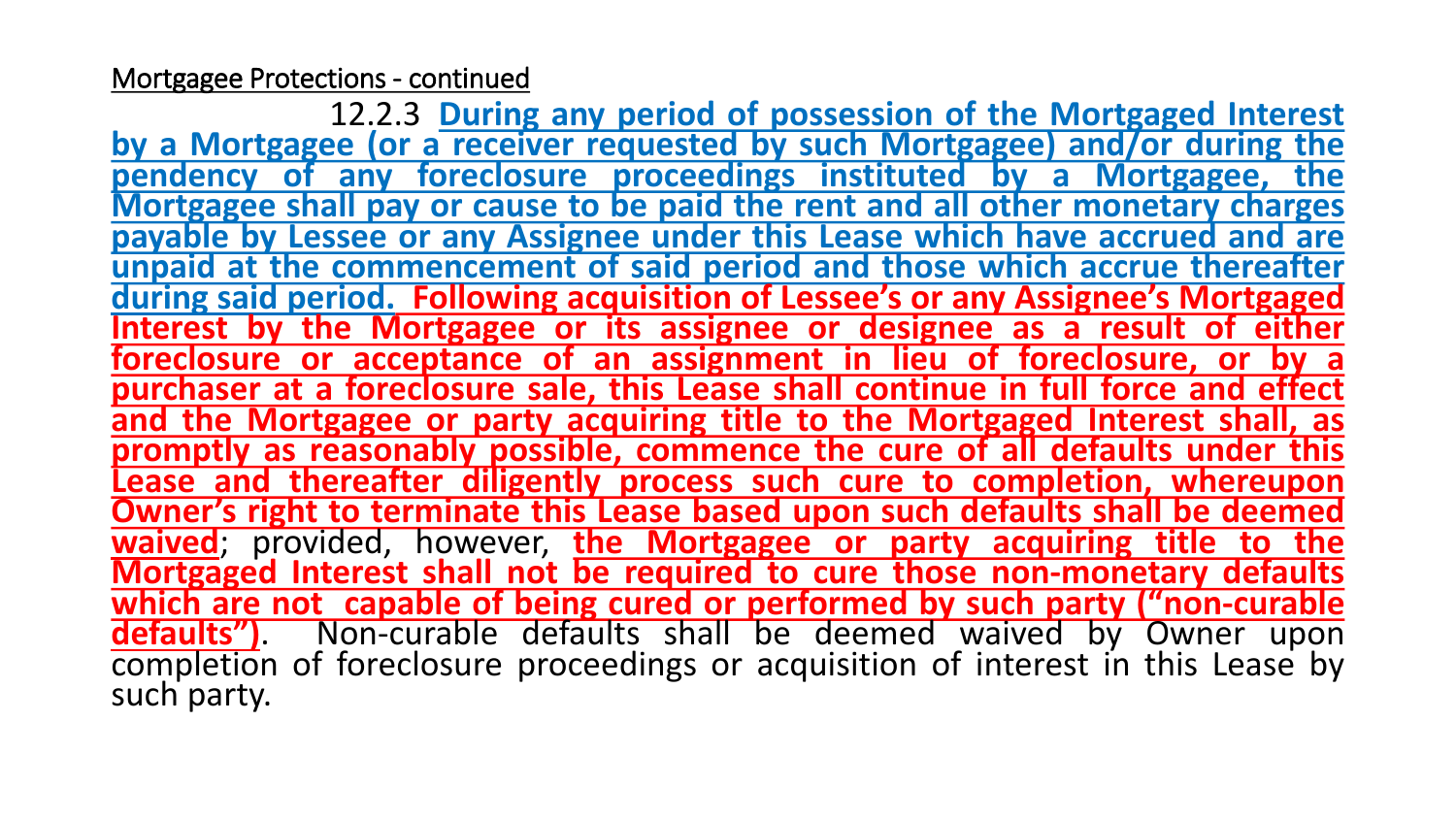12.2.4 Any Mortgagee or other party who acquires the Mortgaged Interest pursuant to foreclosure or assignment in lieu of foreclosure shall not be liable to perform the obligations imposed on Lessee or an Assignee by this Lease incurred or accruing after such party no longer has ownership of the leasehold estate or possession of the Property.

12.2.5 **Neither the bankruptcy nor the insolvency of Lessee or any Assignee shall be grounds for terminating this Lease as long as the rent and all other monetary charges payable by Lessee or Assignee under this Lease are paid by the Mortgagee in accordance with the terms of this Lease**.

12.2.6 Nothing in this Lease shall be construed to extend this Lease beyond the Lease Term or to require a Mortgagee to continue foreclosure proceedings after the default has been cured. If the default is cured and the Mortgagee discontinues foreclosure proceedings, this Lease shall continue in full force and effect.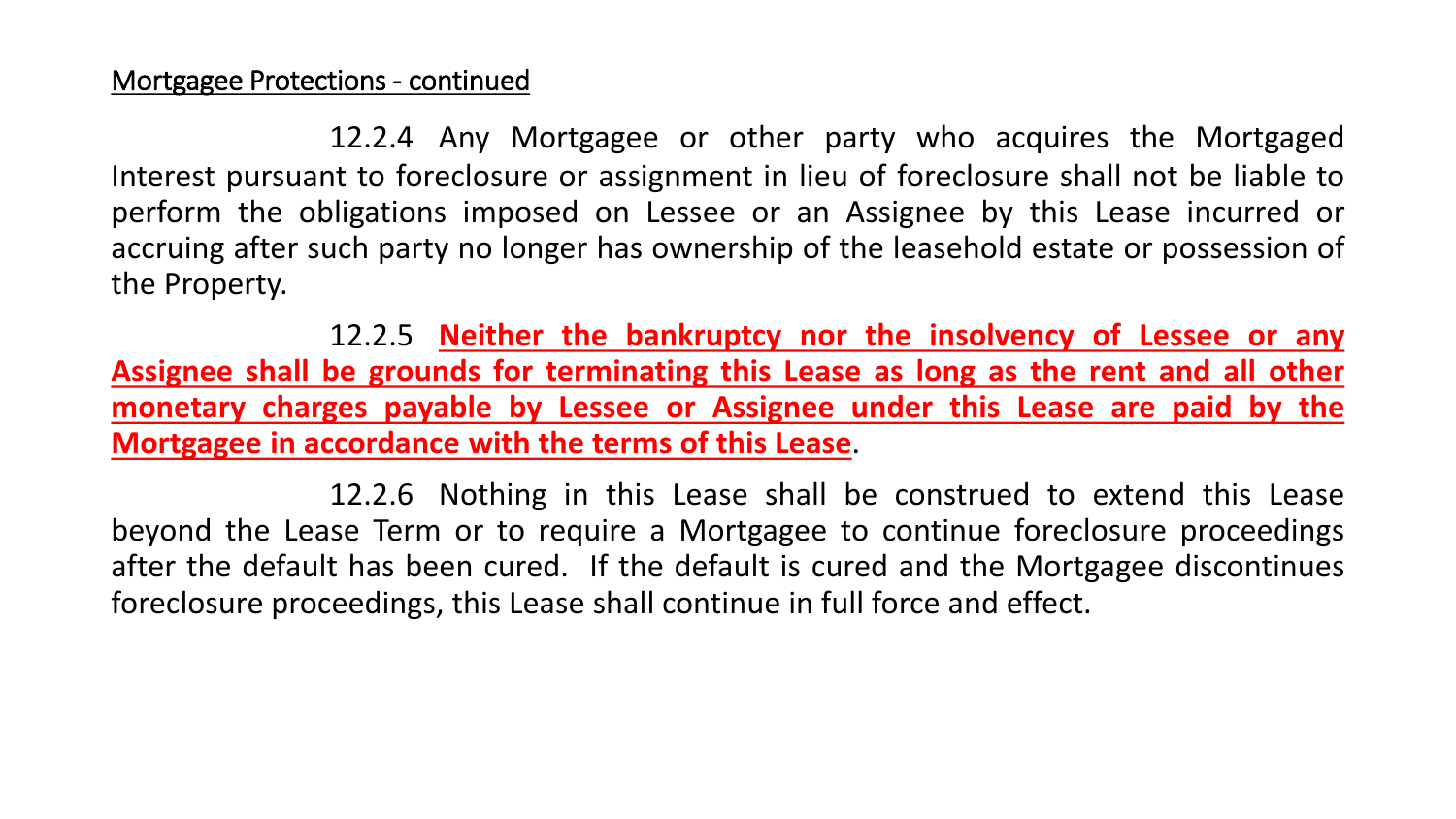12.3 New Lease to Mortgagee. If this Lease terminates because of Lessee's or Assignee's default or if the Mortgaged Interest is foreclosed, or if this Lease is rejected or disaffirmed pursuant to bankruptcy law or other law affecting creditors' rights, then Owner shall, upon written request from any Mortgagee, enter into a new lease of the Property, on the following terms and conditions:

12.3.1 The terms of the new Lease shall commence on the date of termination, foreclosure, or rejection and shall continue for the remainder of the Lease Term of this Lease, at the same rent and subject to the same terms and conditions set forth in this Lease. Such new Lease shall be subject to all existing subleases, provided the subtenants are not then in default.

12.3.2 The new Lease shall be executed within thirty (30) days after receipt by Owner of written notice of the Mortgagee's election to enter a new Lease, provided said Mortgagee: (i) pays to Owner all rent and other monetary charges payable by Lessee or Assignee, as applicable, under the terms of this Lease up to the date of execution of the new Lease, as if this Lease had not been terminated, foreclosed, rejected or disaffirmed, less the rent and other income actually collected by Owner from subtenants or other occupants of the Property; and (ii) perform all other obligations of Lessee and/or Assignee under the terms of this Lease, to the extent performance is then due and susceptible of being cured and performed by the Mortgagee; and (iii) agrees in writing to timely perform, or cause to be performed, all non-monetary obligations which have not been performed by Lessee or any Assignee and would have accrued under this Lease up to the date of commencement of the new Lease, except those obligations which constitute non-curable defaults as defined above; (iv) reimburses Owner for Owner's reasonable attorney fees incurred in reviewing the same. Any new Lease granted the mortgagee shall enjoy the same priority as this Lease over any lien, encumbrance or other interest created by Owner.

12.3.3 At the option of the Mortgagee, the new Lease may be executed by a designee of such Mortgagee without the Mortgagee assuming the burdens and obligations of the Assignee thereunder.

12.3.4 If more than one Mortgagee makes a written request for a new Lease pursuant hereto, the new Lease shall be delivered to the Mortgagee requesting such new lease whose Mortgage is prior in lien, and the written request of any other Mortgagee whose lien is subordinate shall be void and of no further force or effect. Owner shall be reimbursed all reasonable expenses incurred in determining whose Mortgage is prior in lien.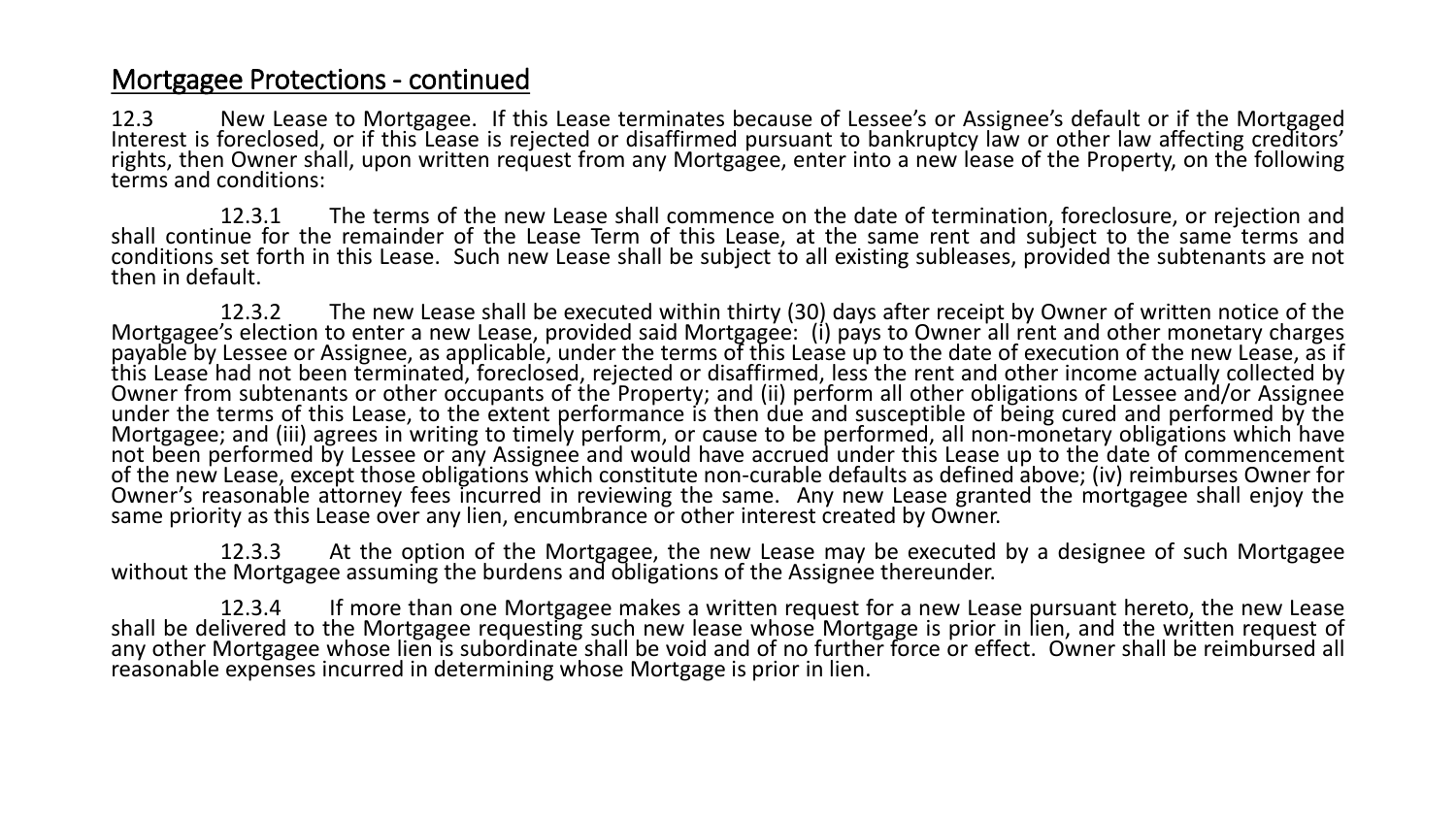12.4 Mortgagee's Consent to Amendment, Termination or Surrender. **Notwithstanding any provision of this Lease to the contrary, the Parties agree that so long as there exists an unpaid Mortgage, this Lease shall not be modified or amended and Owner shall not accept a surrender of the Property or any part thereof or a cancellation or release of this Lease from Lessee or Assignee prior to expiration of the Lease Term without the prior written consent of the Mortgagee**. This provision is for the express benefit of and shall be enforceable by such Mortgagee.

12.5 No Waiver. No payment made to Owner by a Mortgagee shall constitute an Lease that such payment was, in fact, due under the terms of this Lease; and a Mortgagee having made any payment to Owner pursuant to Owner's wrongful, improper or mistaken notice or demand shall be entitled to the return of any such payment.

12.6 No Merger. **There shall be no merger of this Lease, or of the leasehold estate created by this Lease, with the fee estate in the Property by reason of the fact that this Lease or the leasehold estate or any interest therein may be held, directly or indirectly, by or for the account of any person or persons who shall own the fee estate or any interest therein, and no such merger shall occur unless and until all persons at the time having an interest in the fee estate in the Property and all persons (including Mortgagee) having an interest in this Lease or in the estate of Owner or Assignee shall join in a written instrument effecting such merger and shall duly record the same**.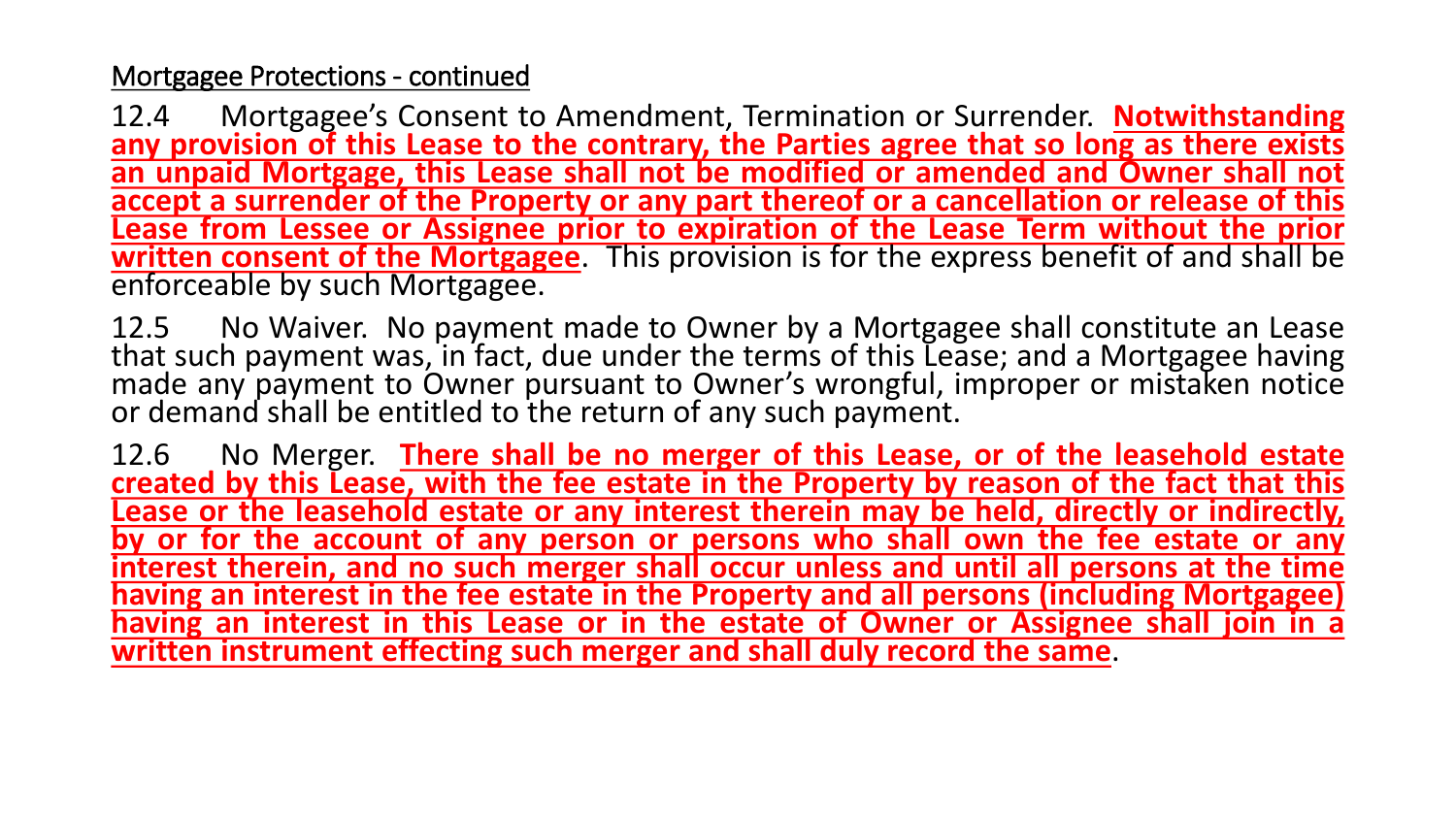12.7 Third Party Beneficiary. Each Mortgagee is and shall be an express third party beneficiary of the provisions of this Section, and shall be entitled to compel the performance of the obligations of Owner under this Lease.

12.8 Further Amendments. Provided that no material default in the performance of Lessee's obligations under this Lease shall have occurred and remain uncured after the expiration of all applicable notice and cure periods, at Lessee's request, Owner shall (a) **amend this Lease** to include any provision that may reasonably be requested by an existing or proposed Mortgagee, or by any entity that is proposing to directly or indirectly acquire any Project, and (b) **shall execute such additional documents as may reasonably be required to evidence such Mortgagee's or other entity's rights hereunder**; provided, however, that such amendment shall not materially impair the rights of Owner under this Lease, or extend the Lease Term of this Lease beyond the period of time stated in Section 4. Further, Owner shall, within ten (10) days after written notice from Lessee or any existing or proposed Mortgagee, execute and deliver thereto a certificate to the effect that Owner (a) recognizes a particular entity as a Mortgagee under this Lease and (b) will accord to such entity all the rights and privileges of a Mortgagee hereunder.

12.9 Further Amendments to Property Description. In the event that it is determined that there are any inaccuracies in or changes required to the legal description of the Property contained in Exhibit A, the validity of this Lease shall not be affected, and, upon the request of Lessee, Owner shall amend the legal description of the Property contained in Exhibit A of this Lease and in Exhibit A of the memorandum of this Lease to reflect the legal description of the Property contained in a title commitment, other title report or survey obtained by Lessee for the Property.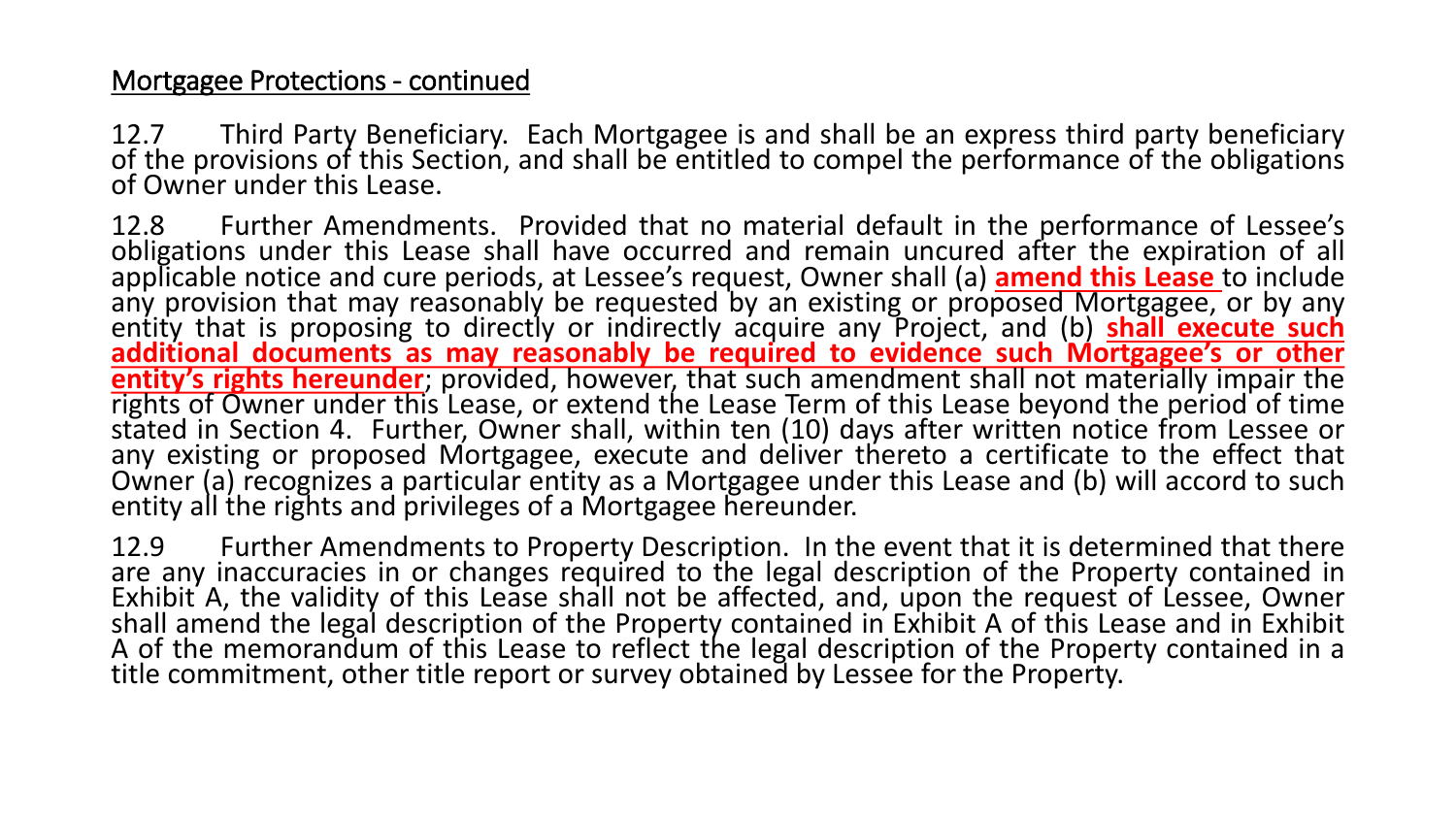- Landlord objections
- Tenant responses
- RULE: Do not delete Lender protections!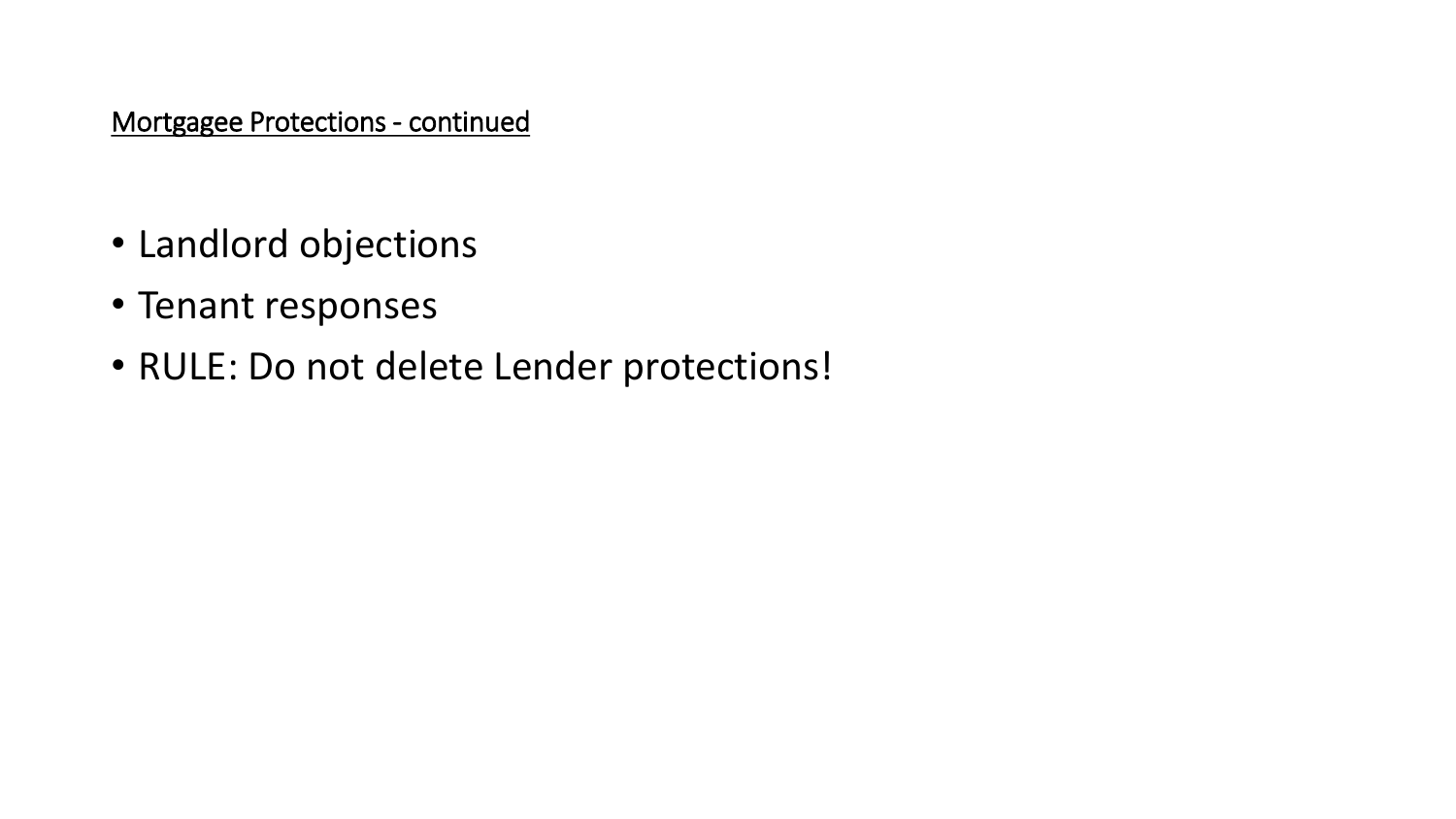Purpose of restoration provisions:

- 1. Landlord wants to ensure that property is restored at end of Lease.
- 2. Landlord wants security for Tenant's obligation to restore property.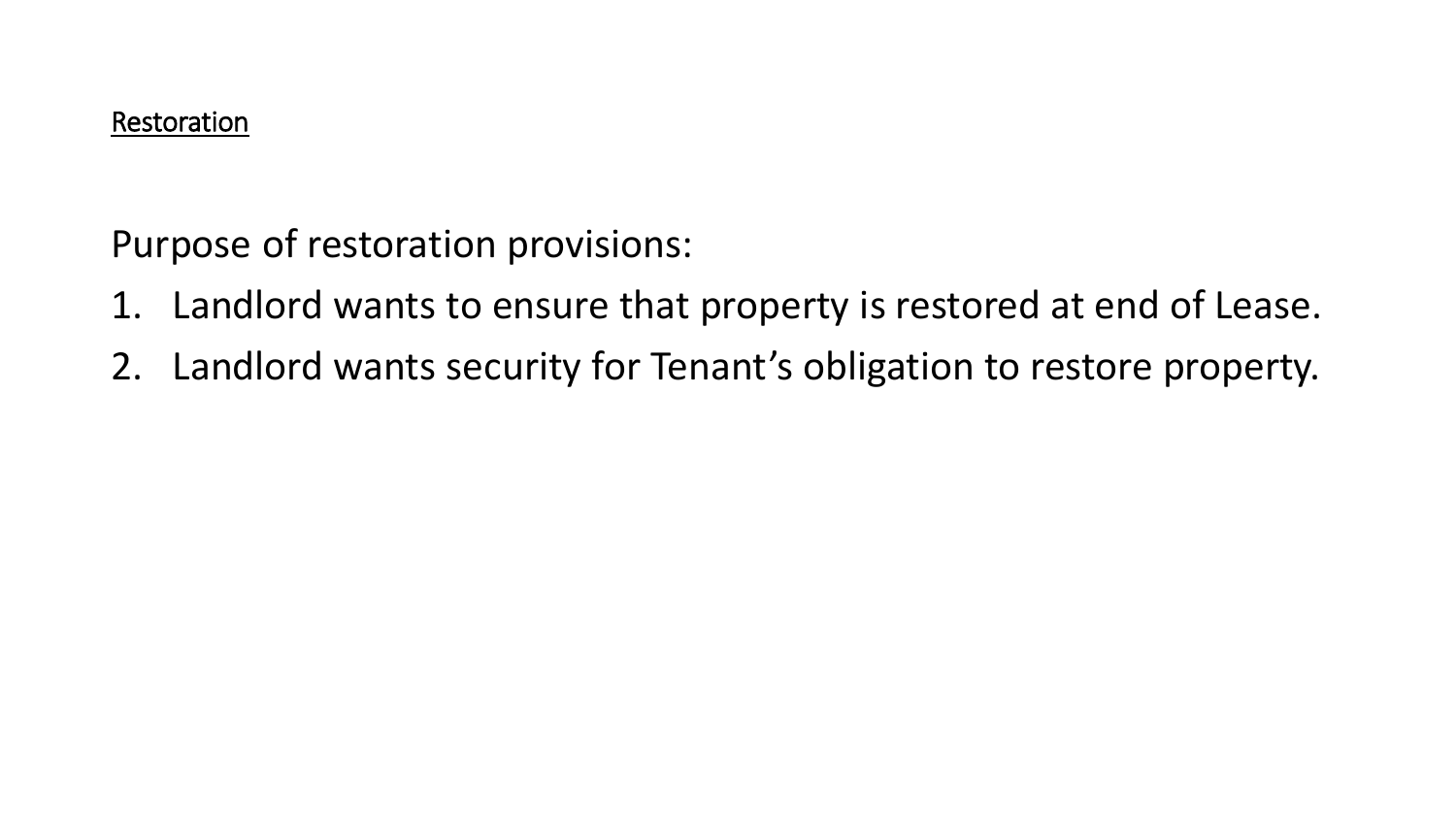## Restoration

Restoration. Upon any surrender, termination or expiration of this Lease, Lessee shall, **within six (6) months**, commence decommissioning the Project Facilities, which shall include (collectively, the "Restoration Requirements") the restoration of the surface of the Property to a condition and contour reasonably similar to that existing on the Property as of the Effective Date and shall remove all of its above-grade and below-grade Project Facilities located on the Property to not less than three (3) feet below grade, and bury all foundations below grade with topsoil and reseed areas where the pads were located with grasses and/or natural vegetation. Lessee shall not have any obligation to remove any cables, lines, or conduit which is buried three feet or more below-grade. Any access roads constructed by Lessee may remain on the Property at Lessee's option, unless Owner specifically requests their removal in writing. Lessee is not required to restore any borrow pits or quarries. **During such six (6) month period for purposes of Lessee being able to meet the Restoration Requirements, Owner shall grant to Lessee or any Affiliate, or any other entity designated thereby that is involved or intends to be involved in meeting the Restoration Requirements, recordable and assignable non-exclusive easements on, under, over and across the Property, for access to and from, and ingress to and egress from, the Solar Energy Projects and Project Facilities, whether the Solar Energy Projects and Project Facilities are located on the Property or on any other lands**. Among other things, such access easements shall contain all of the rights and privileges for access, ingress, egress and roads as are set forth in this Lease.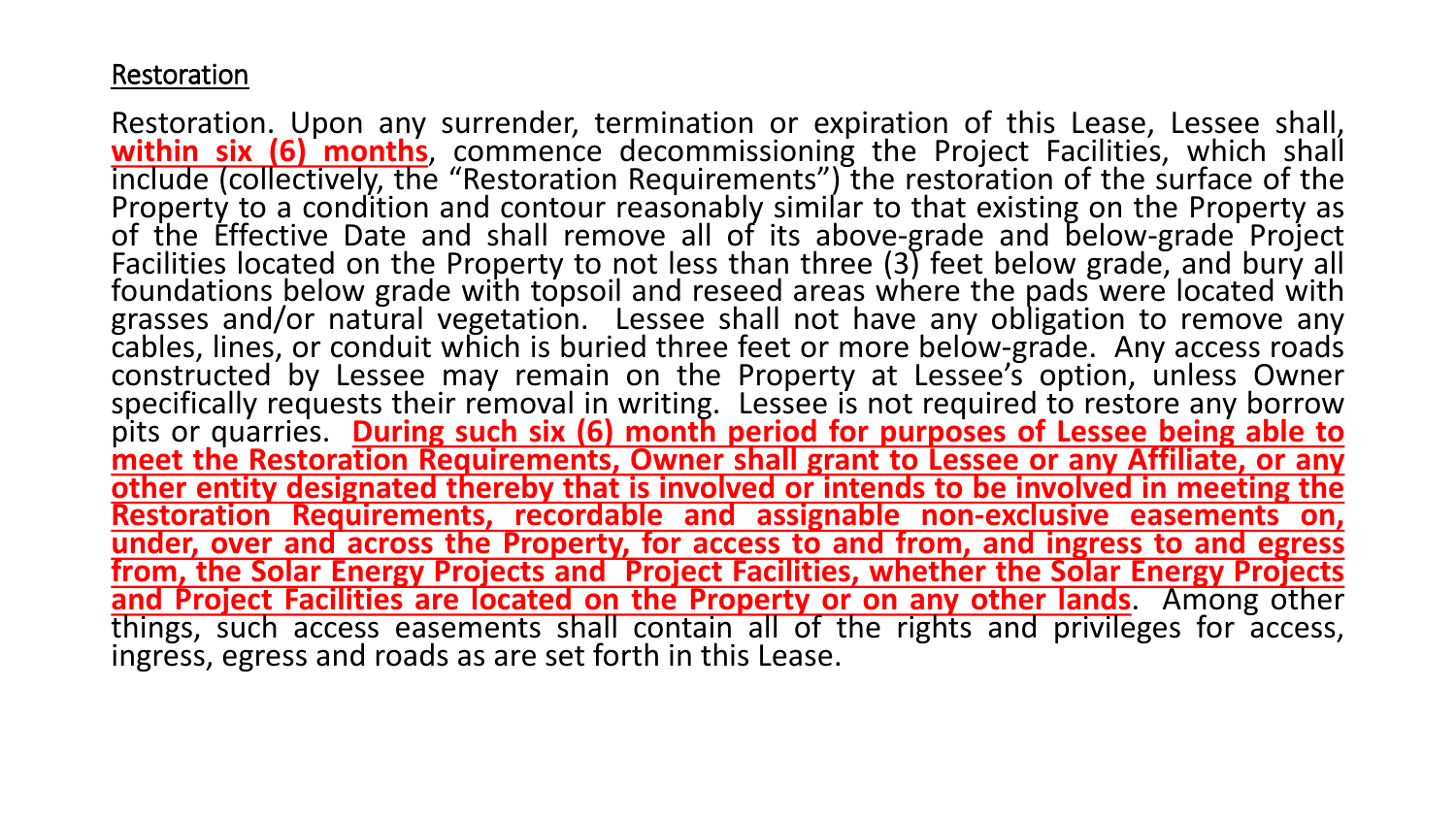## Restoration – continued

- Landlord objections
- Tenant Responses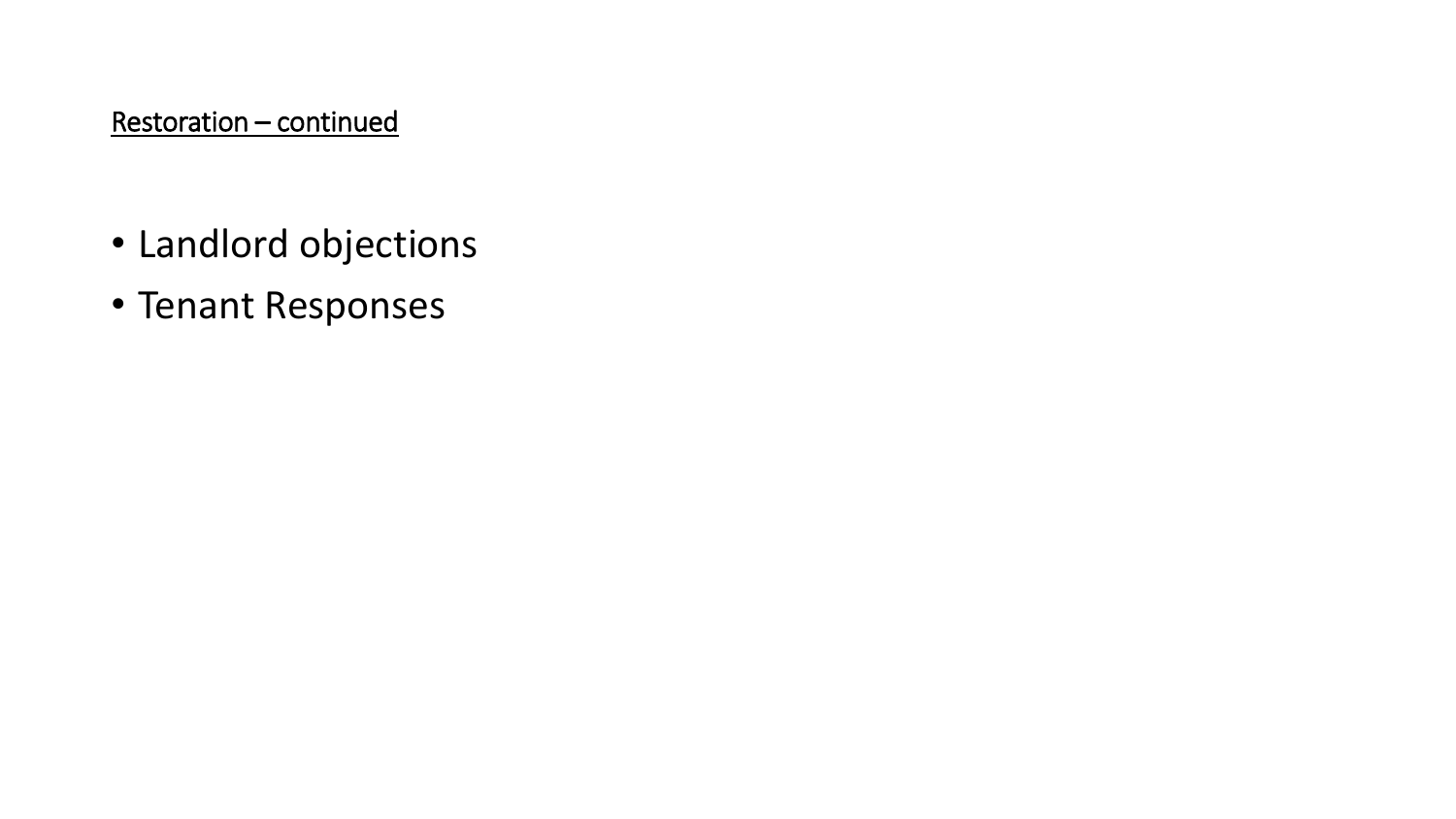#### Restoration – continued

#### *Restoration Security*

**Two (2) years prior to expiration of this Lease (the "Restoration Security Date")**, Lessee shall deposit with Escrow Agent (defined below), at Lessee's discretion, **either (x) a surety bond, (y) a letter of credit, or (z) cash deposit equal to the "Net Removal Cost" to secure the performance of the Restoration Requirements set forth herein (the "Restoration Security")**, and Lessee shall maintain the Restoration Security through satisfaction of its obligations in Section [ ]. This provision shall survive termination, expiration or release of this Lease. **The "Net Removal Cost" shall be the difference between the estimated cost to perform the Restoration Requirements set forth herein, and the salvage value of the Project Facilities to be removed from the Property, as of the expiration of the Operations Term, as reasonably determined by an engineer hired by Lessee and reasonably acceptable to Lessee and Owner, and the decision of such independent engineer shall be conclusive as between and binding upon the parties**. The Restoration Security shall be held by an escrow agent reasonably acceptable to Lessee and Owner ("Escrow Agent") pursuant to an escrow Lease among Escrow Agent, Lessee and Owner (the terms of which shall be reasonably agreed to by such parties) which shall permit the investment of any cash deposit in investments reasonably approved by Owner and shall provide for the interest on such investments to be paid to Lessee so long as there is no continuing Event of Default by Lessee hereunder. Lessee shall pay all costs of the Escrow Agent for such escrow. **Upon satisfaction by Lessee of the Restoration Requirements, the Restoration Security shall be released to Lessee. To the extent applicable law includes decommissioning requirements, Lessee shall comply with such requirements in lieu of compliance with the Restoration Requirements and Restoration Security requirements herein, and satisfaction of same shall be deemed to satisfy the Restoration Requirements and Restoration Security requirements herein.**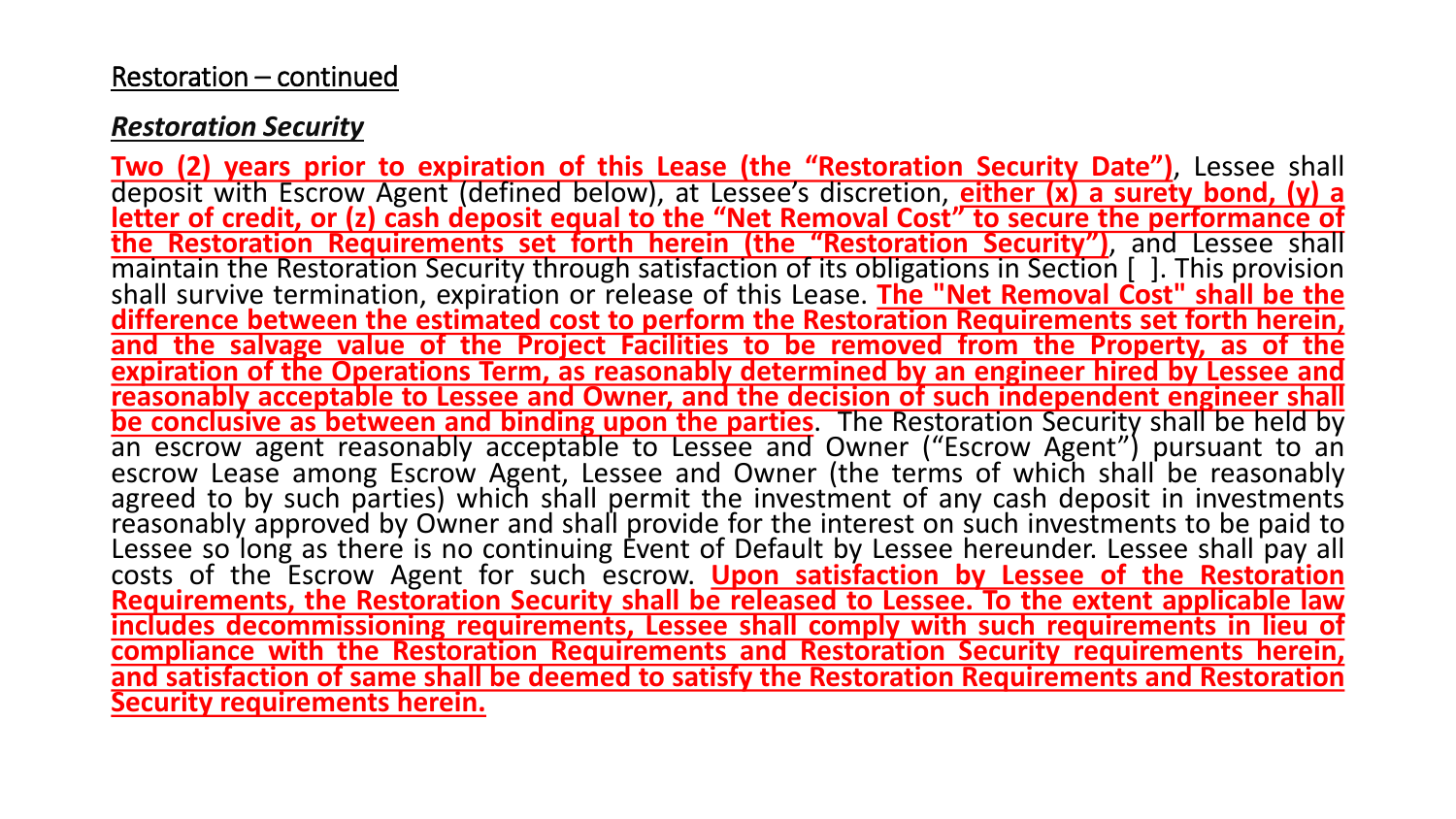Purchase Option – General Right of First Refusal

Purpose of provision:

- 1. Tenant may want right to purchase for financial reasons.
- 2. Tenant may want to control identity of Landlord.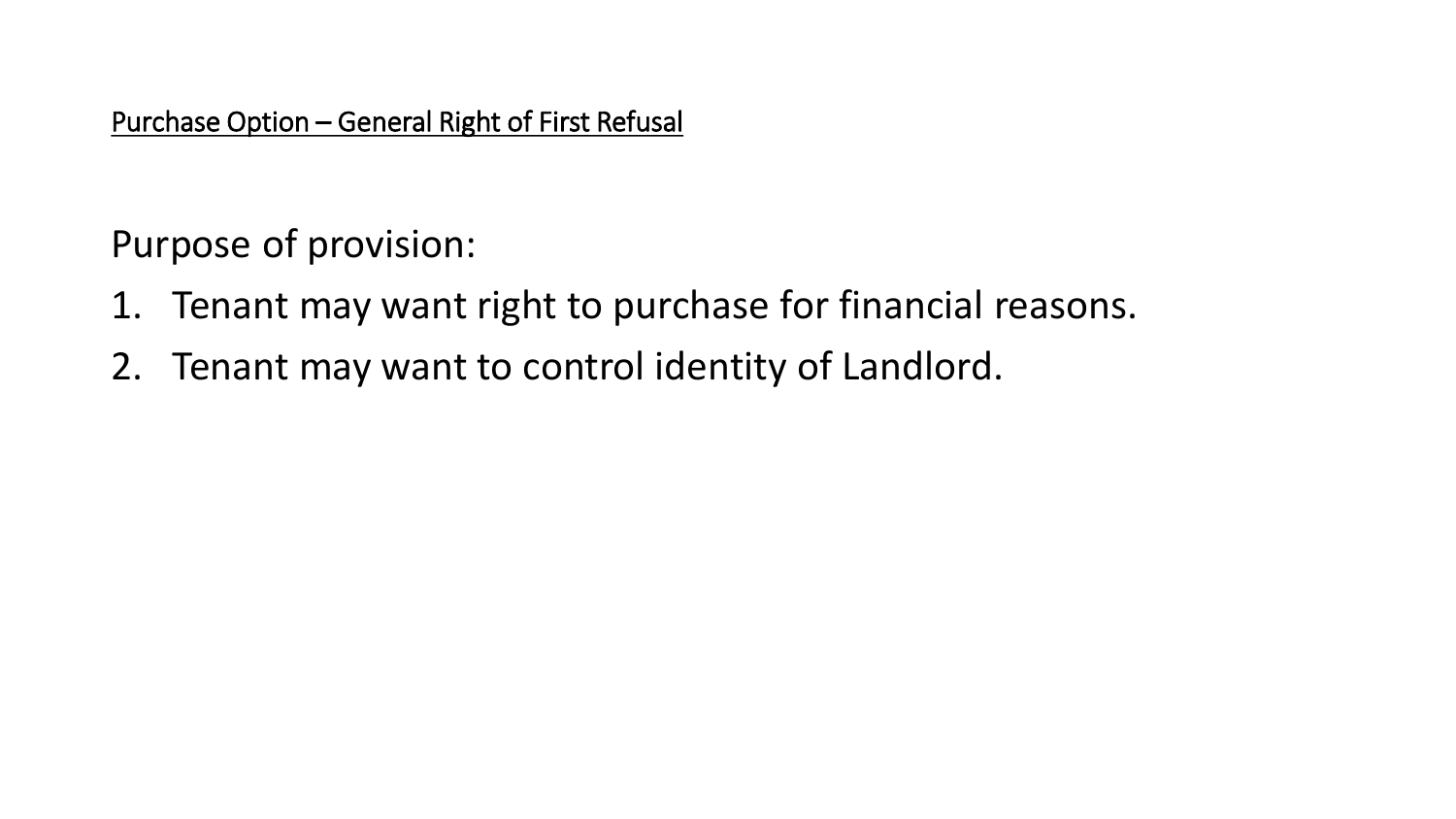## Purchase Option – General Right of First Refusal

Right of First Refusal. Subject and subordinate to the obligations of Owner under any Existing Lien, in the event of any offer acceptable to Owner, or to Owner's successor in interest, at any time during the Term, for the sale of the Site (the "Sale Offer"), Owner, prior to the acceptance thereof, shall give Lessee, with respect to such Sale Offer, written notice thereof and a copy of said Sale Offer including the name and address of the proposed purchaser, and Lessee shall have the option and right of first refusal for sixty (60) days after receipt of such notice within which to elect to purchase the Site on the terms of said Sale Offer. If Lessee shall elect to purchase the Site pursuant to the right of first refusal herein granted, it shall give notice of such election within such sixty (60) day period. Lessee's failure at any time to exercise its option under this Section 19 shall not affect this Lease and the continuance of Lessee's rights and options under this and any other section hereof.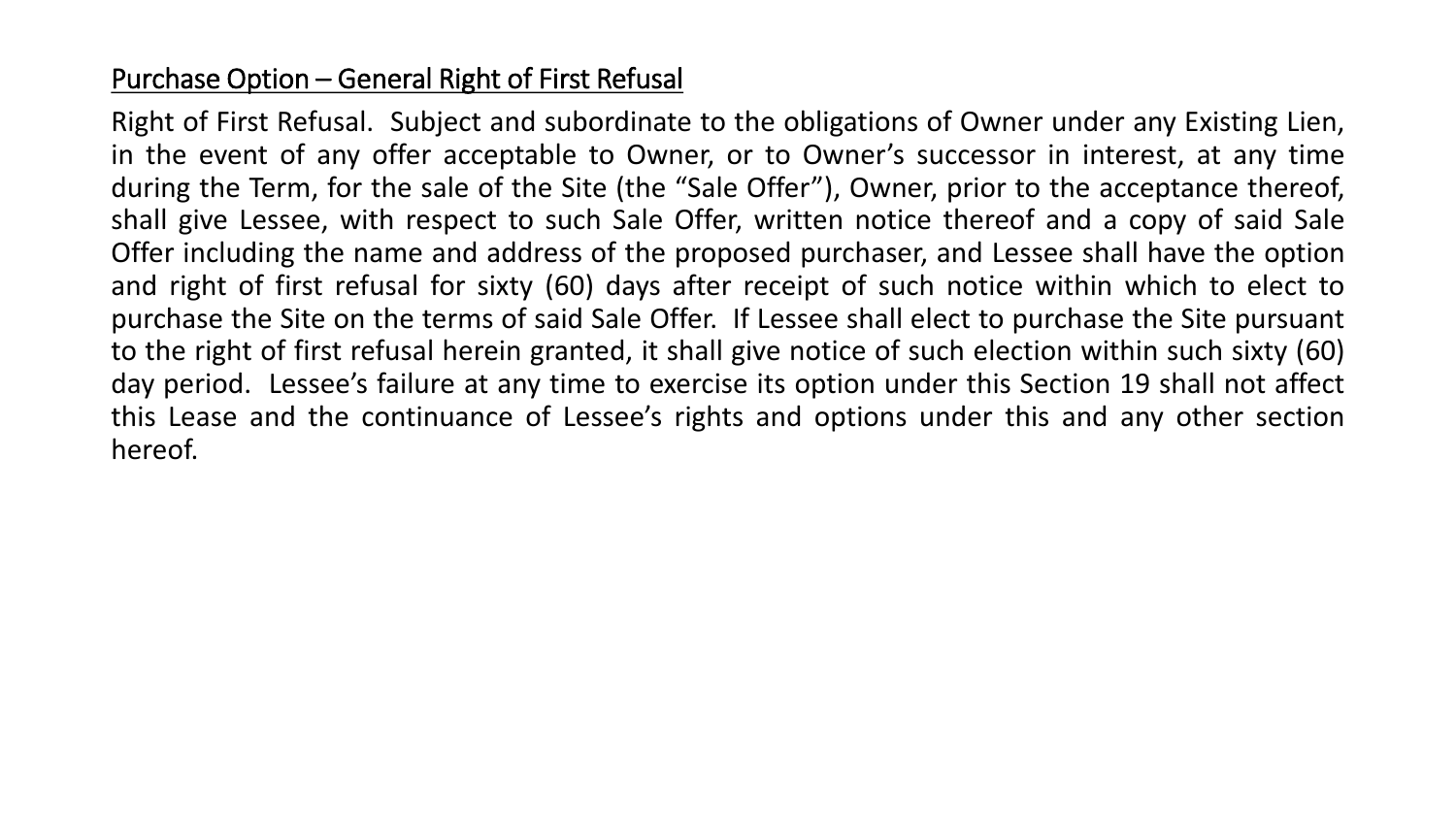Purchase Option – General Right of First Refusal

- Landlord objections
- Tenant responses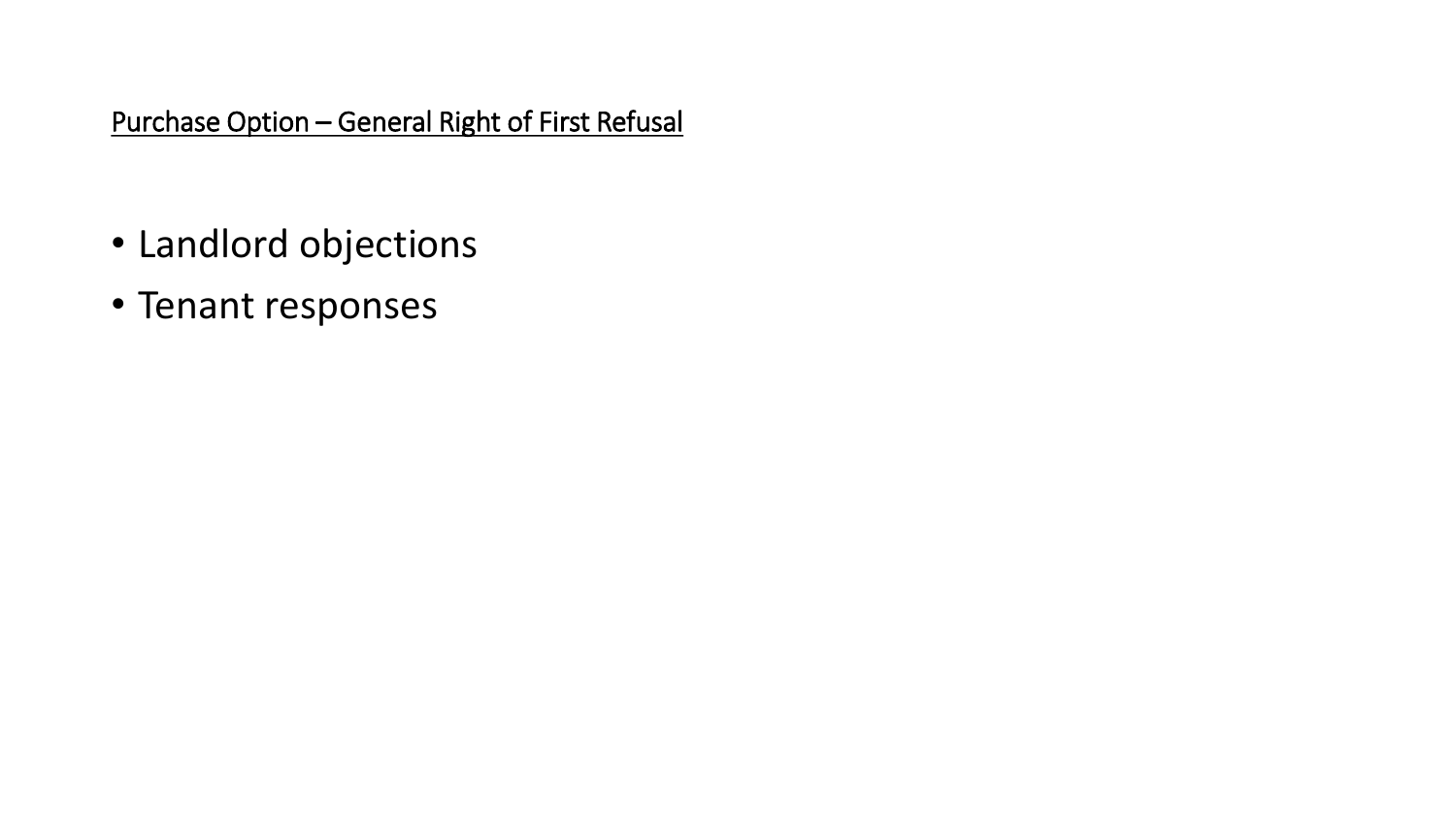Purchase Option – Substation Land

- Purpose of Lease provision
- What if owners do not want to sell?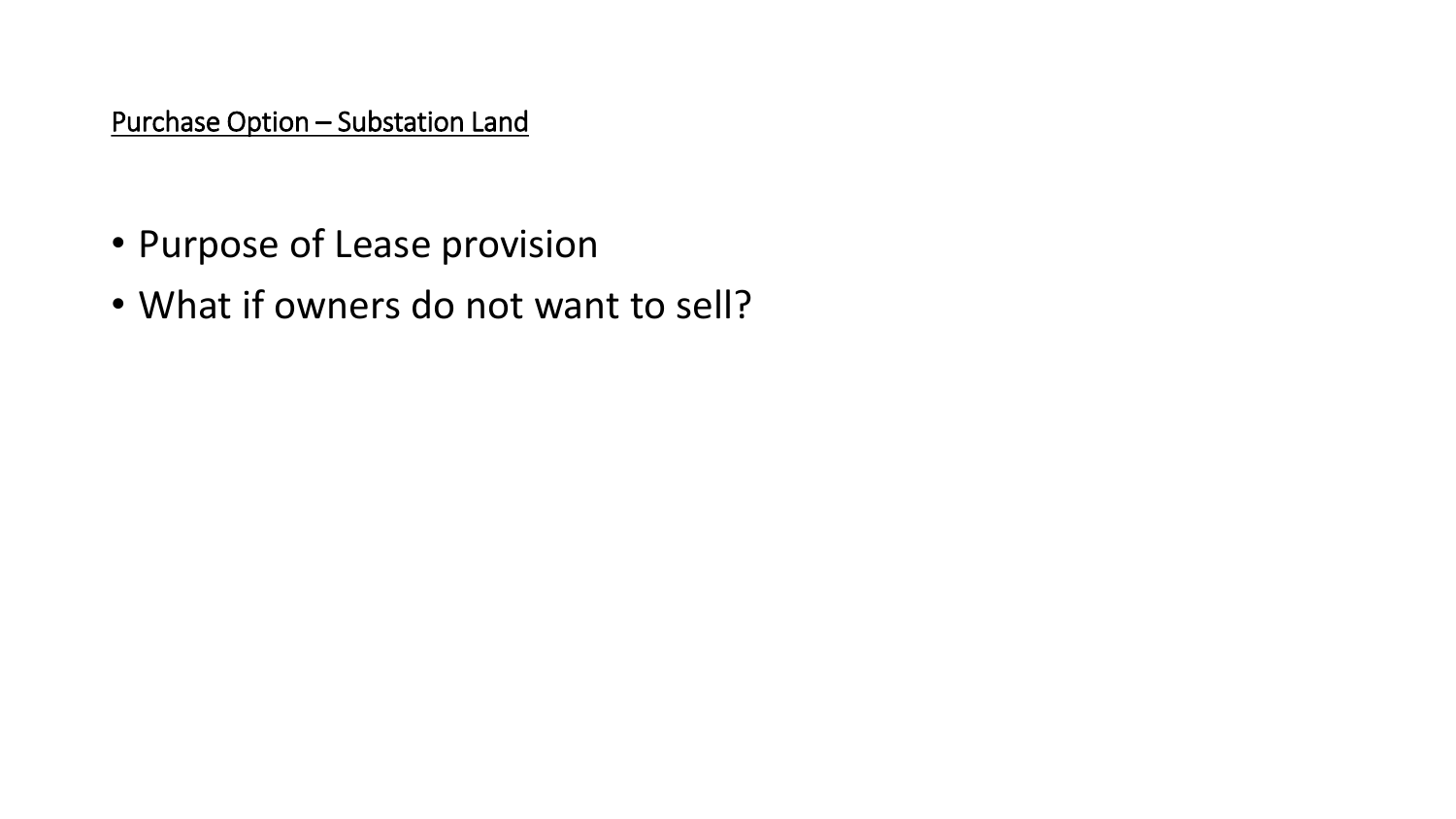## Purchase Option – Substation Land

Upon Lessee's request, Owner agrees that it shall transfer up to ten (10) acres of the fee interest in the Property (the "Substation Land") to a local utility company (including, but not limited to the transmission and distribution of utility in the area) (the "Substation Land Lessee") for purposes of constructing a substation, overhead and underground utility lines, communication lines and other related facilities for interconnection purposes to the substation or other point of interconnection in connection with the Project, and for operation, maintenance and repair thereof, in a location reasonably agreed to by Owner, Lessee and the applicable local utility company, and using a form of purchase Lease and deed reasonably requested by the applicable utility. Lessee shall pay Owner and No/100 Dollars (\$
(100) 00 Dollars (\$
2000)] per acre as consideration for such transfer concurrent with the recordation of the deed effectuating such transfer.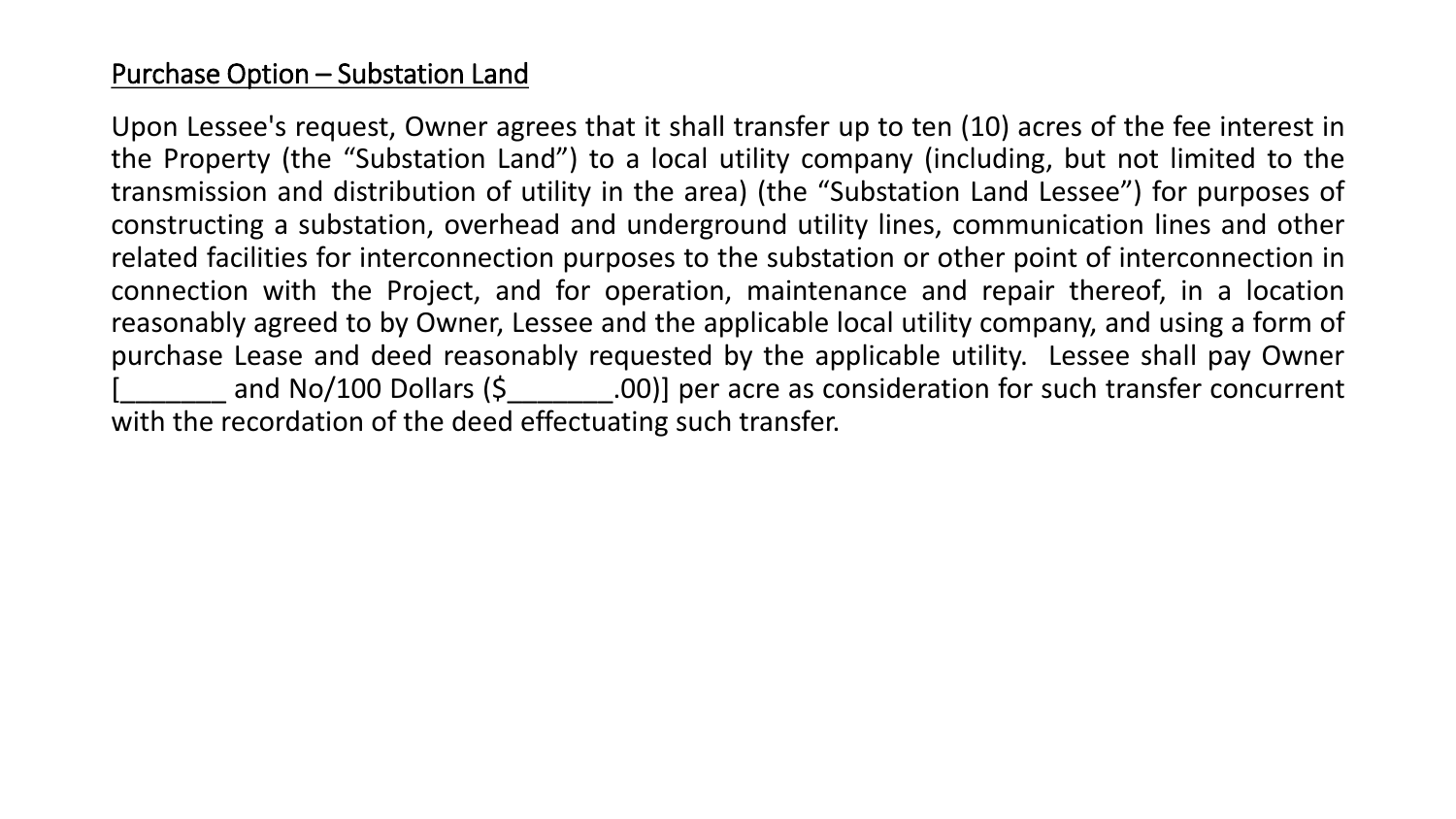Lease Provision:

Memorandum. Owner and Lessee shall execute in recordable form and Lessee shall then record a memorandum of this Lease in the form attached to this Lease as Exhibit C. Owner consents to the recordation of the interest of an Assignee in the Property. The memorandum will be recorded in all counties in which the Property is located.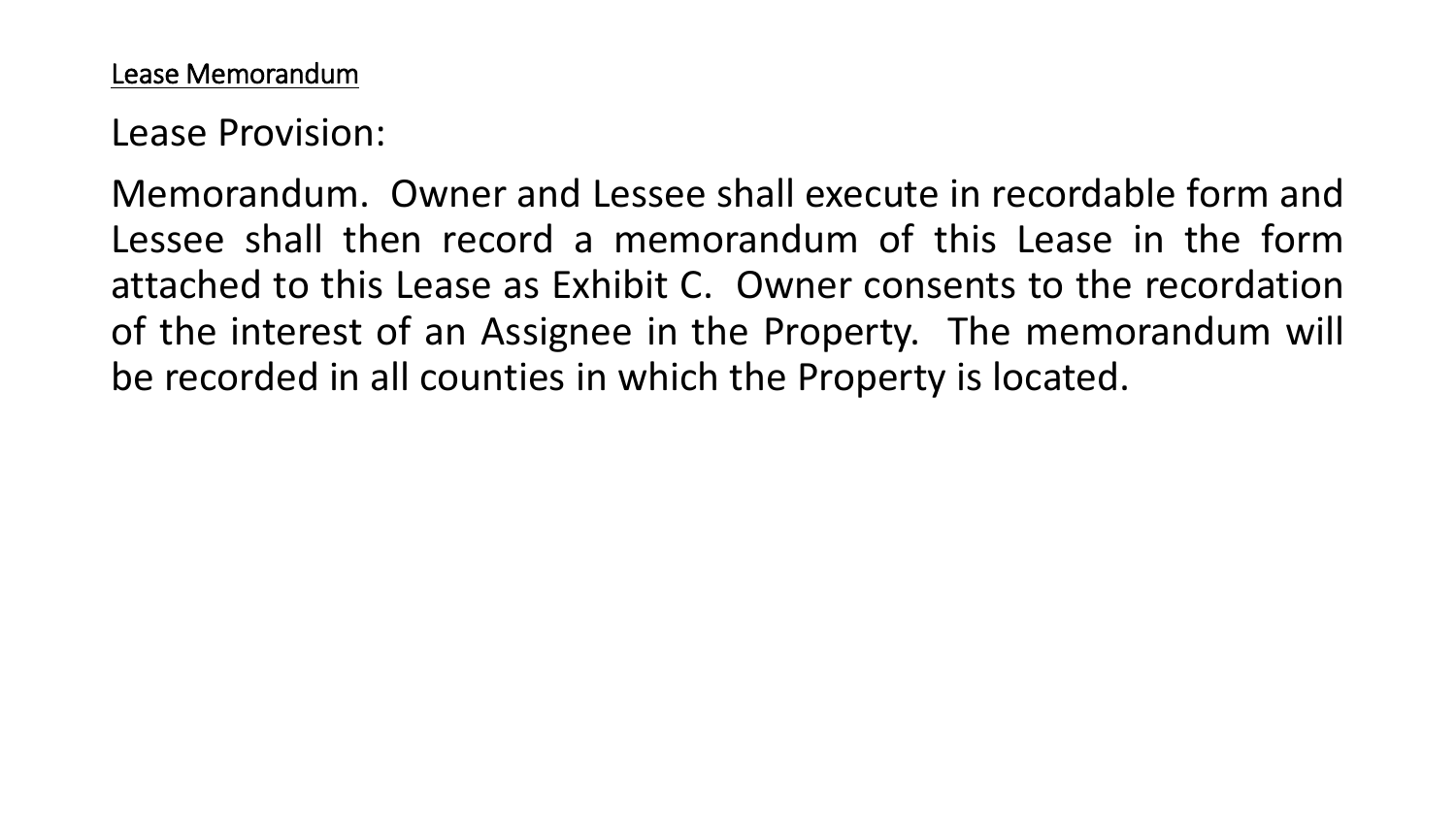### Lease Memorandum - continued

Louisiana Revised Statute 9:2742

- 1. In lieu of recording a written lease or sublease or any amendment or modification thereof, as provided by Civil Code Article 3338, a party may record a notice of lease or sublease, signed by the lessor and lessee of the lease or sublease.
- 2. Recordation of a notice makes the lease or sublease and any subsequent amendment or modification thereof effective as to third persons to the same extent as would recordation of the instrument evidencing it.
- **3. The notice of lease must contain the following:**
- **a) A declaration that the property is leased, and the names and addresses of the lessor and lessee.**
- **b) A description of the leased property.**
- **c) The date of the lease, its term, and the provisions of any extensions and renewals of the term provided for in the lease.**
- d) A reference to the existence of an option, right of first refusal, or other Lease of the lessor to **transfer all or any part of the leased premises.**
- **e) If of a sublease, the notice shall also contain reference to the recordation information of the primary lease or notice of lease that is subleased; however, the omission of this information does not affect the efficacy of the notice.**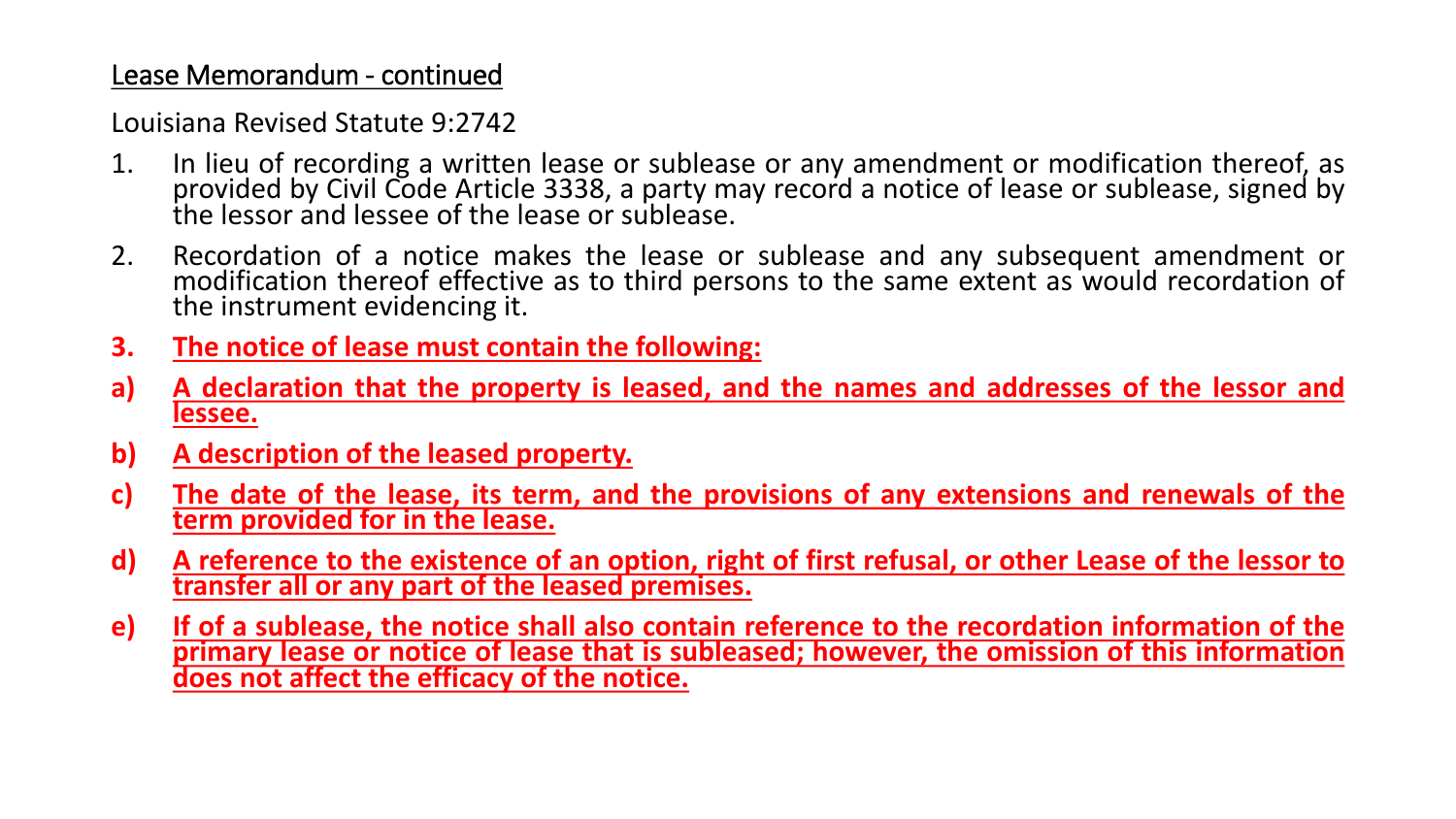Lease Memorandum - continued

Acknowledgement examples in TX: [Representative Capacity]

STATE OF TEXAS )

COUNTY OF \_\_\_\_\_\_\_\_\_\_\_\_\_\_)

This instrument was acknowledged before me on this \_\_\_ day of \_\_\_\_\_\_\_\_\_\_\_\_\_, 2018 by John Smith, Managing Member of ACME, LLC, a Texas limited liability company, on behalf of such company.

)

 $[SEAL]$ 

Notary Public State of \_\_\_\_\_\_\_\_\_\_\_\_\_\_

My commission expires: **With an allegation**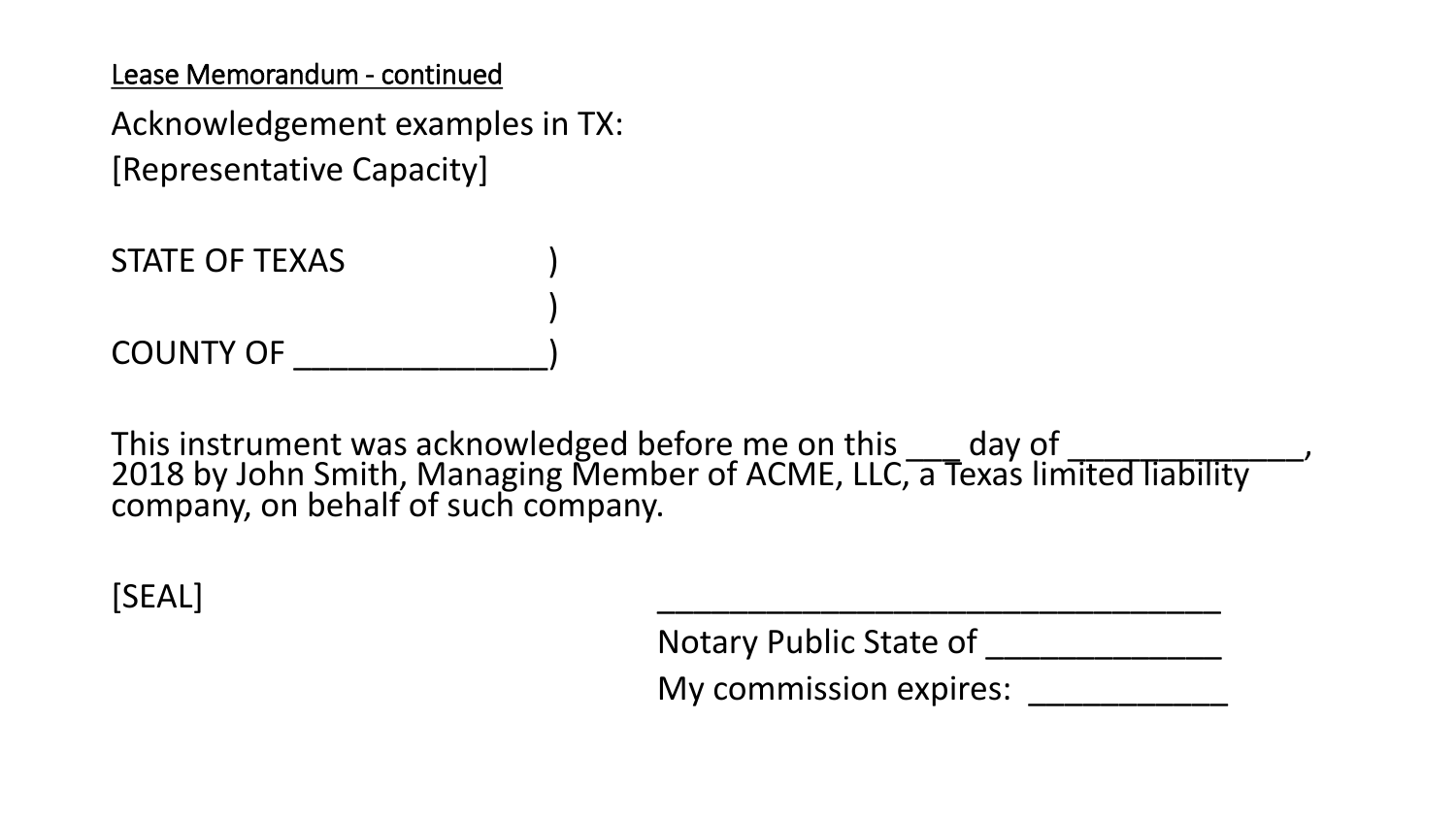Lease Memorandum - continued Acknowledgement examples in TX: [Individual Acknowledgment]

STATE OF \_\_\_\_\_\_\_\_\_\_\_\_\_\_\_ ) ) COUNTY OF \_\_\_\_\_\_\_\_\_\_\_\_\_\_)

This instrument was acknowledged before me on this \_\_\_ day of \_\_\_\_\_\_\_\_\_\_\_\_\_, 2018 by John Smith a resident of the State of Texas.

[SEAL] \_\_\_\_\_\_\_\_\_\_\_\_\_\_\_\_\_\_\_\_\_\_\_\_\_\_\_

Notary Public State of \_\_\_\_\_\_\_\_\_\_\_\_\_ My commission expires: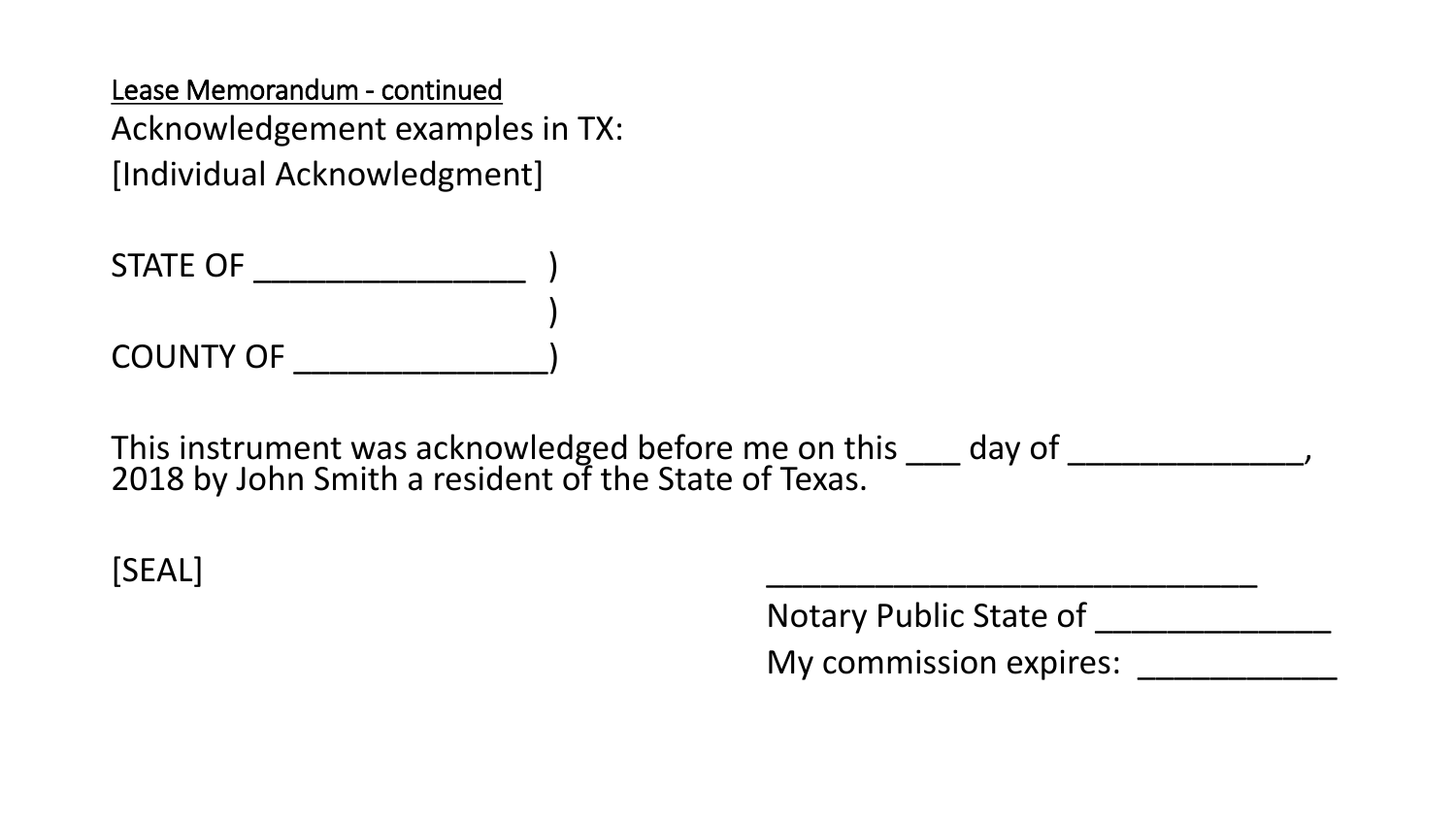## Construction Considerations

- Lease must provide access for construction by contractors and subcontractors.
- Owner will want indemnity for damages, so make certain contractors and subcontractors provide Tenant indemnity and sufficient insurance. Insurance should name landowner as additional insured.
- Contractor not allowed to file a mechanic's lien against Owner's fee interest in property. Lien may be filed only against the leasehold estate.
- Contractor must subordinate its lien rights to the rights of the Tenant's lender.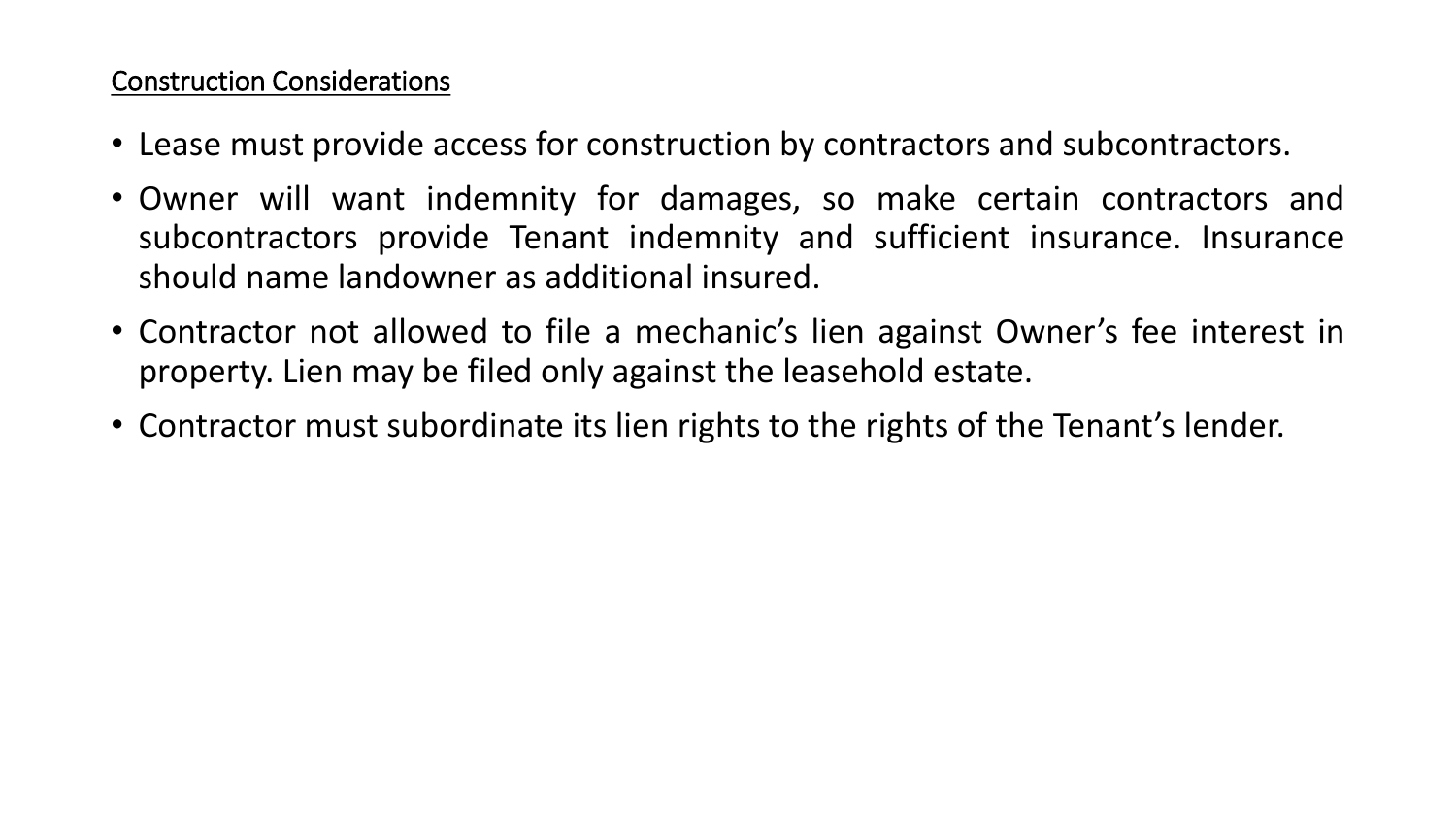## Title Insurance Considerations

#### What does title insurance do and why is it required?

Title insurance guarantees that the insured possesses an ownership interest or a leasehold interest in real property. If the insured's title is challenged, the title insurance company has the option to indemnify the insured for the loss, or to defend the insured with respect to the claim and to establish title in favor of the insured.

Difference between title insurance and liability or property insurance.

Property insurance covers physical damage to property. Liability insurance provides indemnity and defense for physical injuries or property damages caused by the insured.

#### Policy and endorsements needed to insure leasehold estate.

Endorsements available vary from state to state. For a renewable project, you generally want to purchase additional coverage, generally evidenced through endorsements, to provide coverage with respect to oil and gas activities on the property, and easements on the property in favor of third parties. You also want endorsements insuring access to the property, and insuring that if the property consists of multiple parcels, they are contiguous.

What must developers do to ensure that the title insurance company will provide insurance for the leasehold estate?

- Lease needs to be signed by all property owners
- Lease needs to be joined by spouses even if they do not own an interest
- Title company will want to see estoppels signed by the landowners
- Title company will want to see waiver of right to use the surface for production of oil, gas and other minerals
- Make certain property description is sufficient
- Record lease memorandum
- Include covenant in Lease requiring that Owner sign any documents needed to obtain leasehold title insurance policy reasonably acceptable to Lessee
- The title insurer will need to approve the survey.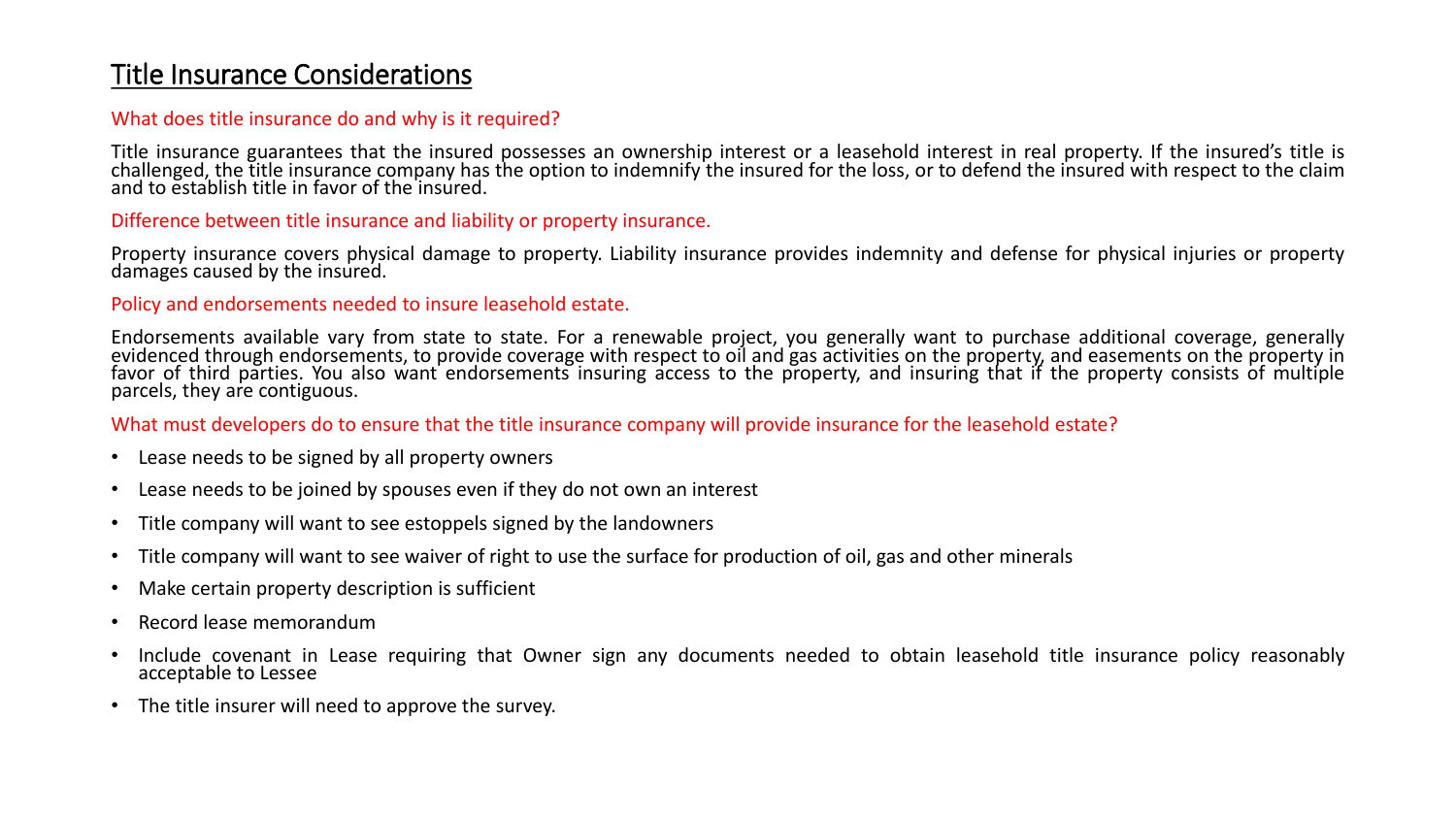## Miscellaneous Lease Provisions – Legal Matters

- Choice of law
- Venue
- Waiver of jury trial
- Attorneys' fees
- Mediation
- Arbitration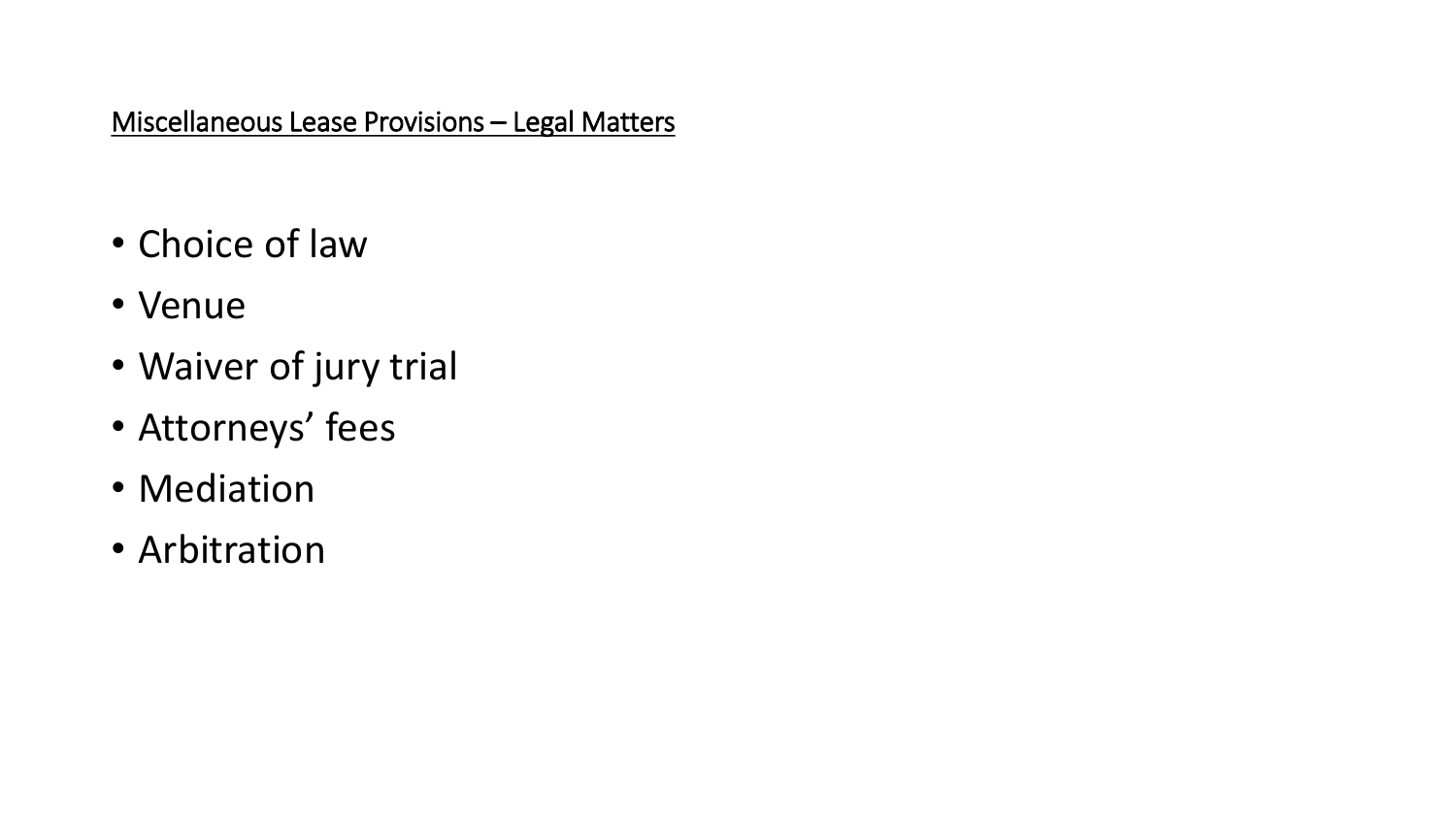## Miscellaneous Lease Provisions – Legal Matters

Legal Matters. This Lease shall be governed by and interpreted in accordance with the laws of the State of Texas. Venue shall be proper in the County where the Property is located. If the parties are unable to resolve amicably any dispute arising out of or in connection with this Lease, they agree that such dispute shall be resolved in the state courts located in the county in which the Property is situated. The Parties agree that any rule of construction to the effect that ambiguities are to be resolved in favor of either Party shall not be employed in the interpretation of this Lease and is waived. In any lawsuit arising out of or in connection with this Lease, a party that obtains a judgment from the court substantially the same as the judgment sought therein shall be entitled to payment of its reasonable attorneys' fees in connection with the action.

WAIVER OF RIGHT TO JURY TRIAL. TO THE EXTENT PERMITTED BY LAW, EACH OF THE PARTIES KNOWINGLY, VOLUNTARILY AND INTENTIONALLY WAIVES THE RIGHT TO A TRIAL BY JURY IN RESPECT OF ANY LITIGATION BASED ON THIS AGREEMENT, OR ARISING OUT OF, UNDER OR IN CONNECTION WITH THIS AGREEMENT AND ANY AGREEMENT CONTEMPLATED TO BE EXECUTED IN CONJUNCTION HEREWITH, OR ANY COURSE OF CONDUCT, COURSE OF DEALING, STATEMENTS (WHETHER VERBAL OR WRITTEN) OR ACTIONS OF ANY PARTY HERETO. EACH OF THE PARTIES TO THIS AGREEMENT WAIVES ANY RIGHT TO CONSOLIDATE ANY ACTION IN WHICH A JURY TRIAL HAS BEEN WAIVED WITH ANY OTHER ACTION IN WHICH A JURY TRIAL CANNOT OR HAS NOT BEEN WAIVED. THIS PROVISION IS A MATERIAL INDUCEMENT TO EACH OF THE PARTIES FOR ENTERING INTO THIS AGREEMENT.

[State laws on the issues addressed above varies from state to state]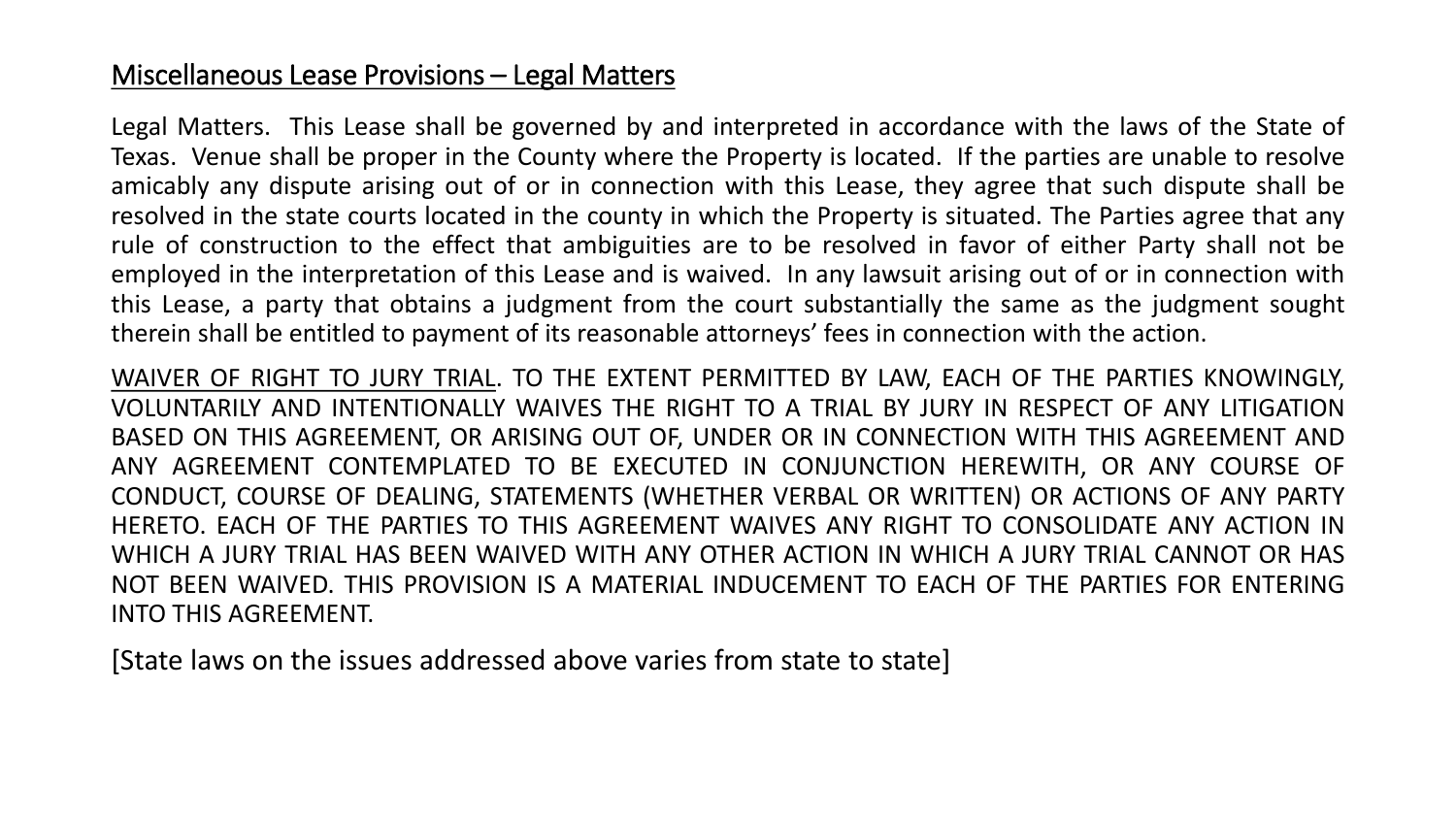## Miscellaneous Lease Provisions – Tax Credits

Tax Credits. If under applicable law the holder of any interest under this Lease becomes ineligible for any tax credit, benefit or incentive for alternative energy expenditure established by any local, state or federal government, then, at Lessee's option, **Owner and Lessee shall amend this Lease or replace it with a different instrument so as to convert Lessee's interest in the Property to a substantially similar interest that makes Lessee eligible for such tax credit, benefit or incentive**; provided, however, that nothing in this Lease shall entitle Lessee to a fee interest in the Property, diminish Lessee's payment obligations under this Lease or extend the Lease Term of this Lease. Owner hereby acknowledges and agrees that Lessee has the exclusive right to harness the Renewable Energy Resources on, around, about or at the Property and Lessee is the exclusive owner of all Renewable Energy and related economic benefits generated by the [Solar/Wind] Power Facilities, including, but not limited to, any and all federal, state and/or local benefits and credits (including tax credits, investment credits, carbon credits, renewable energy credits), rebates, incentives, benefits, emissions reductions, entitlements, reporting rights, deductions, depreciation, offsets and allowances of any kind, howsoever entitled, attributable to the Project Facilities or the electric energy, capacity or other generatorbased products produced therefrom, whether in effect as of the date of this Lease or as may come into effect in the future (collectively, "Credits"). Lessee shall be exclusively entitled to apply for, collect, receive, and obtain the benefit of all Credits. To the extent Owner becomes the beneficiary of any Credits, Owner shall assign the same to Lessee.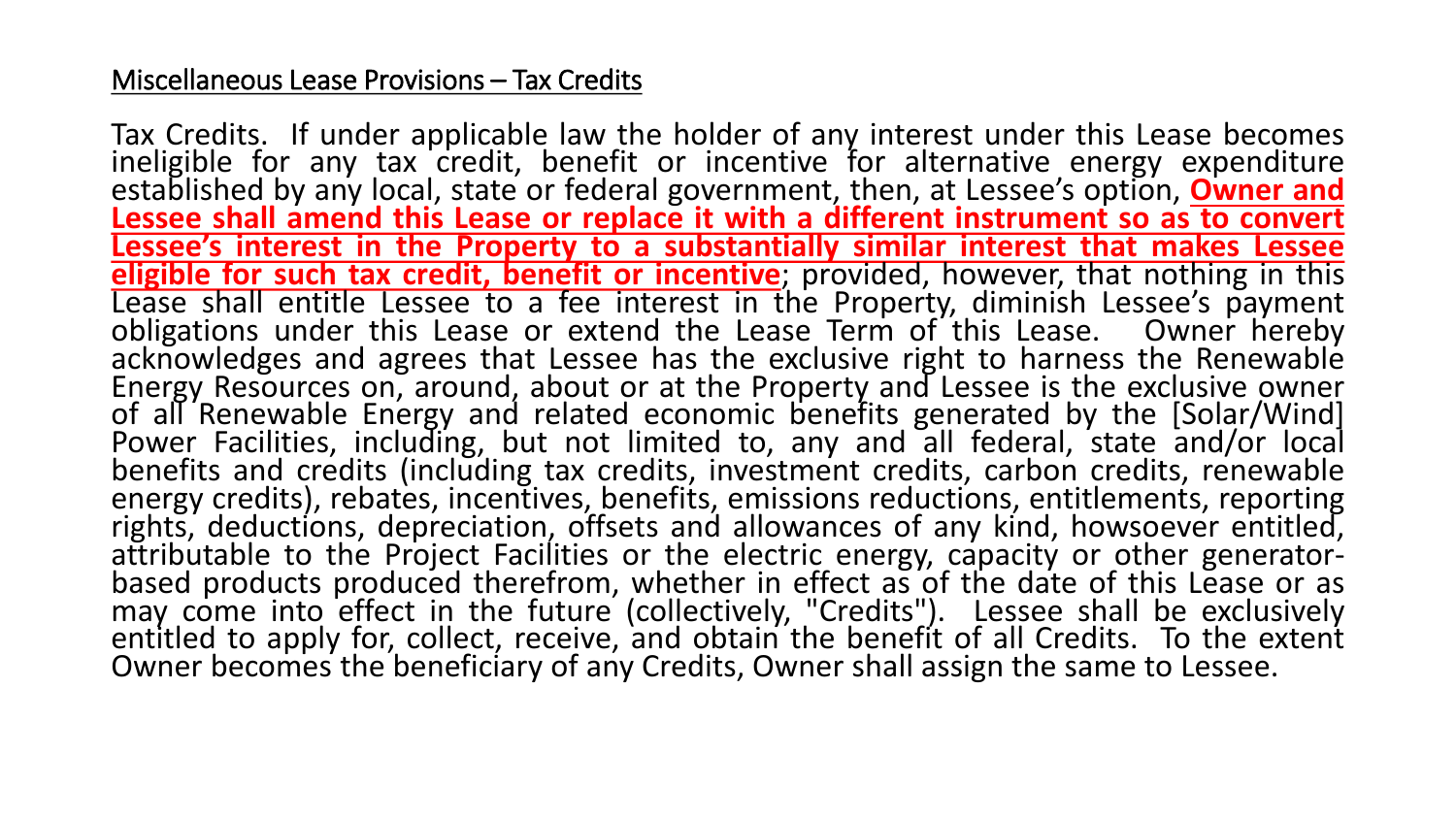## Miscellaneous Lease Provisions - Condemnation

Condemnation. If all or part of the Property is proposed to be taken as a result of any action or proceeding in eminent domain, or is proposed to be transferred in lieu of condemnation to any authority entitled to exercise the power of eminent domain (collectively, a "Taking"), Owner shall provide Lessee with reasonable advance notice of any impending proceeding or meeting related to such Taking and shall not in the absence of Lessee settle with the Taking authority or agree on compensation for such Taking. The Lease shall terminate as to any portion of the Property so condemned or taken (except in the case of a temporary Taking after the duration of which Lessee desires to continue the Lease, and the Lease Term shall be extended, in such event, by the duration of such temporary Taking). Subject to any applicable law or regulation, if any, any award or other compensation ("Award") payable as a consequence of such Taking shall be paid as follows:

- a. Owner shall first be entitled to receive out of the Award the value of Owner's fee interest in the Property, valued as if no Project Facilities were on the Property;
- b. Lessee shall next be entitled to receive out of the Award: (A) the value of the Project Facilities installed on the Property; (B) any other compensation or benefits payable by law as a consequence of the loss or interruption of Lessee's business and the other costs and expenses incurred by Lessee as consequence of the Taking; and (C) the remaining present value of Lessee's interest in the Property (determined at the time of the Taking), including the value of Lessee's interests under this Lease;
- c. Owner shall then be entitled to receive out of the Award, taking into account the leasehold and easement estates created by this Lease, the estimated amounts that would have been paid by Lessee hereunder; and
- d. Owner shall be entitled to any remainder of the Award.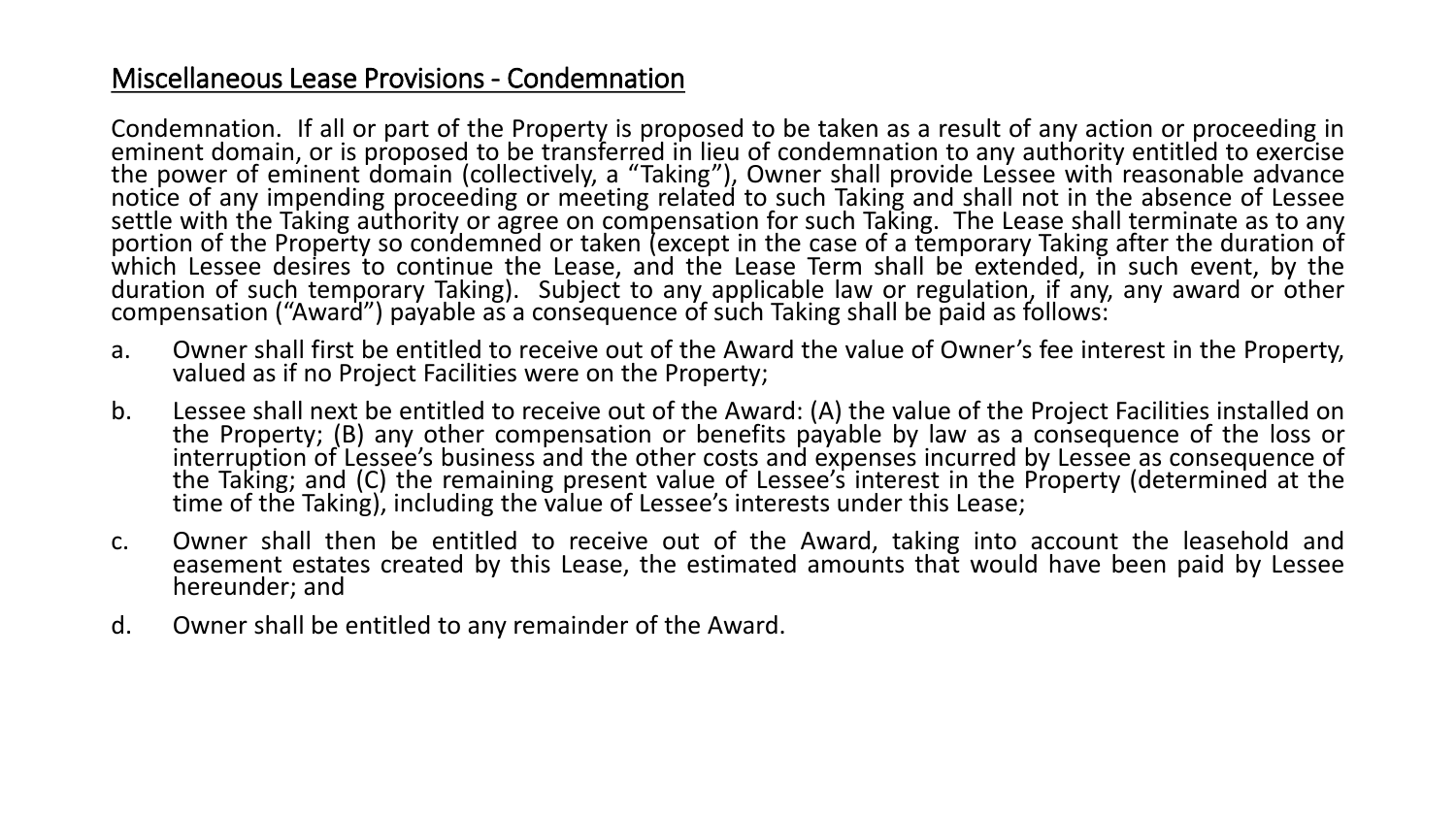## Miscellaneous Lease Provisions – Force Majeure

Force Majeure. If performance of this Lease or of any obligation under this Lease is prevented or substantially restricted or interfered with by reason of an event of "Force Majeure" (defined below), the affected party, upon giving notice to the other party, shall be excused from such performance to the extent of and for the duration of such prevention, restriction or interference and the Lease Term shall be extended for the duration of the Force Majeure event; provided however nothing in this Section [ ] shall relieve Lessee of its obligations to pay Development Fees or Rent amounts or other monetary obligation payable to Owner pursuant to this Lease. The affected party shall use its reasonable efforts to avoid or remove such causes of nonperformance, and shall continue performance under this Lease whenever such causes are removed. "Force Majeure" means flood, drought, earthquake, storm, fire, tornado, lightning, windstorm, unusually inclement weather or other natural catastrophe; acts of God, casualty or accident; war, sabotage, vandalism, the unauthorized cutting of power, transmission or other lines, wires or cables to any of the improvements of the Project Facilities, civil strife or other violence; strikes or labor disputes; any law, order, proclamation, regulation, ordinance, action, demand or requirement of any government agency or utility; a Regulatory Suspension (defined below); litigation challenging the validity or content of any permit or approval necessary for the construction or operation of the Project; litigation by Owner, nearby landowners or third party interest groups challenging the validity or content of this Lease or any aspect of the Project; or any other act or condition beyond the reasonable control of a party hereto. A "Regulatory Suspension" shall mean the application of any local, state or federal law, order, rule or regulation which results in the delay, interruption, or suspension of the: (i) construction of the Project; or (ii) transmission, production or sale of electricity from the Project.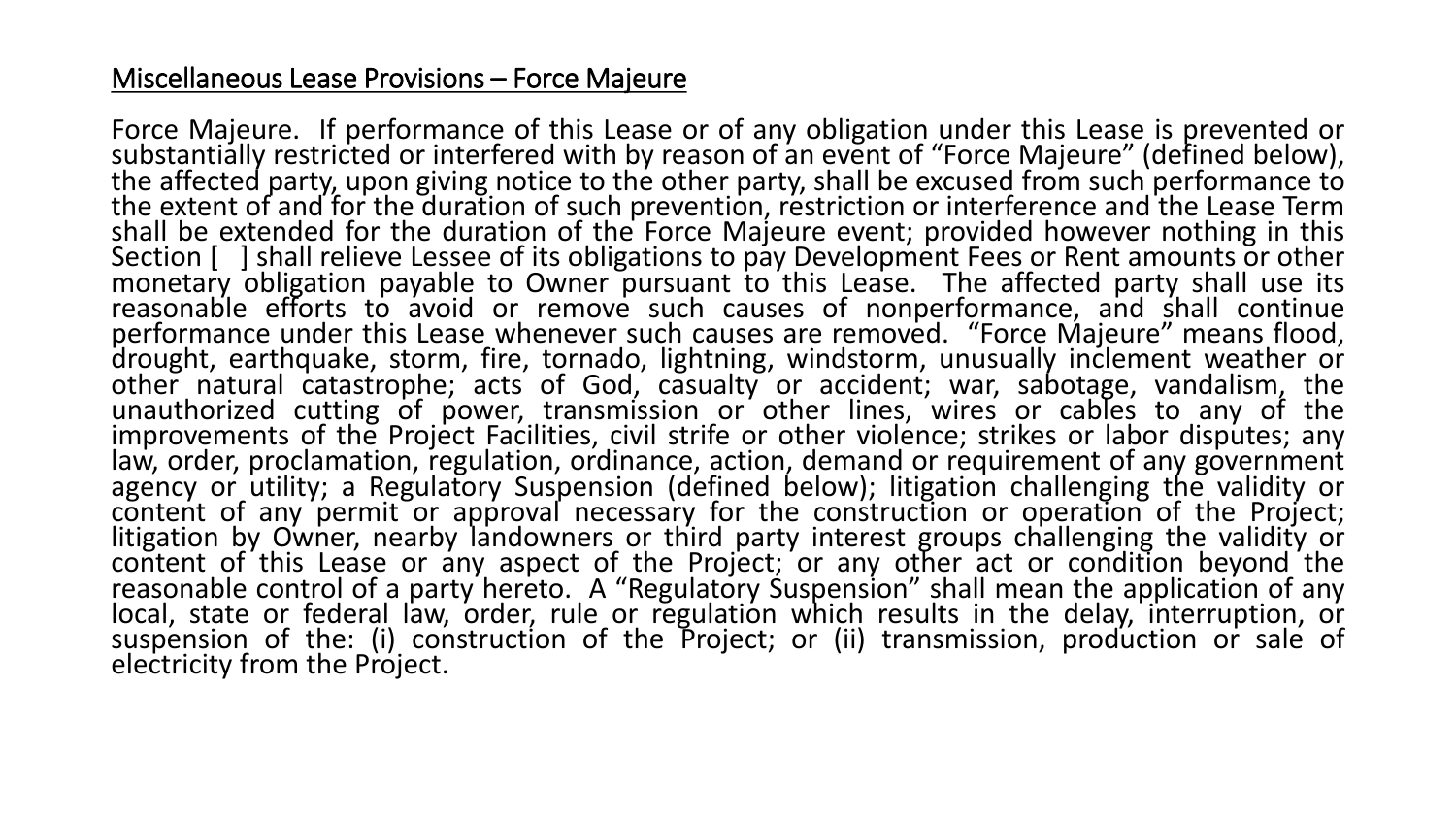## Miscellaneous Lease Provisions – Further Assurances

Further Assurances; Cooperation. Owner shall fully support and cooperate with Lessee in the conduct of its Operations and the exercise of its rights hereunder (including with Lessee's efforts to (a) **obtain from any governmental authority or any other person or entity any environmental impact review, permit, entitlement, approval, authorization or other rights**, or (b) sell any Solar Power Facilities, assign or otherwise transfer all or any part of or interest under this Lease or obtain any financing), and **Owner shall perform** all such acts (including executing and/or delivering maps, instruments and documents within five (5) days after receipt of a written request made from time to time by Lessee) as Lessee may reasonably specify to fully effectuate each and all of the purposes and **intent of this Lease**. Without limiting the generality of the foregoing, within five (5) days after receipt of a written request made from time to time by Lessee, Owner shall: (i) enter into any reasonable amendment to this Lease (1) to correct an error in this Lease, (2) to amend the legal description attached to this Lease (including by replacing said legal description with a revised description prepared or provided by Lessee's surveyor or title company), (3) that may be required by any Mortgagee or in connection with the transfer by Lessee of its rights under this Lease or (4) to cause this Lease to comply with Law; (ii) execute and deliver to Lessee any owner's affidavit reasonably requested by a Title Company; (iii) enter into any consent and nondisturbance Lease requested by any Mortgagee, stating that Owner shall recognize the rights of the Mortgagee and not disturb its possession of the Property so long as it is not in default under this Lease, and stating such other things as such Mortgagee may require; (iv) join in any grants for rightsof-way and leases for electric and other public utilities and facilities and any other electric power purpose (including any power transmission line) as Lessee may deem necessary or desirable for its development and use of the Property as contemplated by this **Lease**; (v) join with and support Lessee in the signing of any protest, petition, appeal or pleading that Lessee may deem advisable to file or in requesting any and all zoning changes or any waivers, variances, land use permits and/or approvals, in each case as Lessee may deem necessary or desirable for Lessee's development and use of the Property as contemplated by this Lease; and (vi) if because of the nature of this Lease Lessee is unable to qualify for any tax credit or similar benefit associated with the Solar Power Facilities or the Operations, amend this Lease to assure that Lessee will receive such credits and benefits (but only if such amendment does not materially adversely affect Owner's rights or obligations hereunder); and Lessee agrees to pay Owner's reasonable out of pocket expenses incurred by Owner in connection with Owner's cooperation pursuant to the foregoing provisions of this Section [ ]. Without limiting the generality of the foregoing, Owner shall not oppose, in any way, whether directly or indirectly, any application by Lessee for any permit, approval or entitlement at any administrative, judicial, legislative or other level.